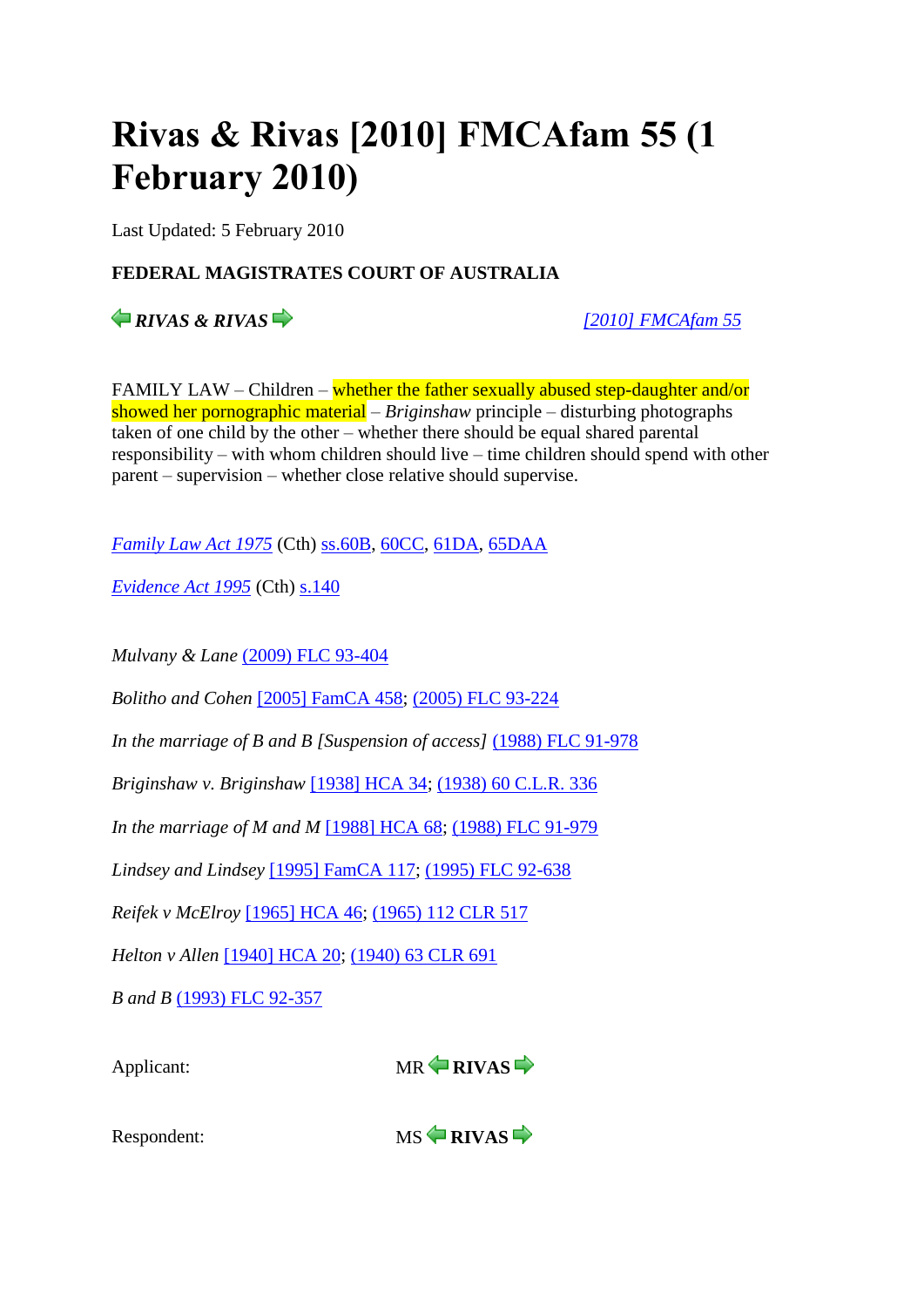| File Number:                                      | LNC 795 of 2007                                     |                                     |
|---------------------------------------------------|-----------------------------------------------------|-------------------------------------|
| Judgment of:                                      | Roberts FM                                          |                                     |
| Hearing dates:                                    | 5 & 6 March; 9, 10, 15 & 16 July;<br>13 August 2009 |                                     |
| Date of Last Submission:                          | 13 August 2009                                      |                                     |
| Delivered at:                                     | Launceston                                          |                                     |
| Delivered on:                                     | 1 February 2010                                     |                                     |
| <b>REPRESENTATION</b>                             |                                                     |                                     |
| Counsel for the Applicant:                        |                                                     | Mr P McVeity                        |
| Solicitors for the Applicant:                     |                                                     | McVeity & Associates                |
| Counsel for the Respondent:                       |                                                     | Mr M Turnbull                       |
| Solicitors for the Respondent:                    |                                                     | McLean McKenzie & Topfer            |
| Counsel for the Independent Children's Lawyer:    |                                                     | Mr P Fitzgerald                     |
| Solicitors for the Independent Children's Lawyer: |                                                     | Legal Aid Commission of<br>Tasmania |

# ORDERS

(1) That all extant parenting Orders in relation to [Y] born [in] 2002 and [Z] born [in] 2004 ("the children") are discharged

(2)That  $MS \nightharpoonup RIVAS \nightharpoonup$  ("the mother") is to have sole parental responsibility for the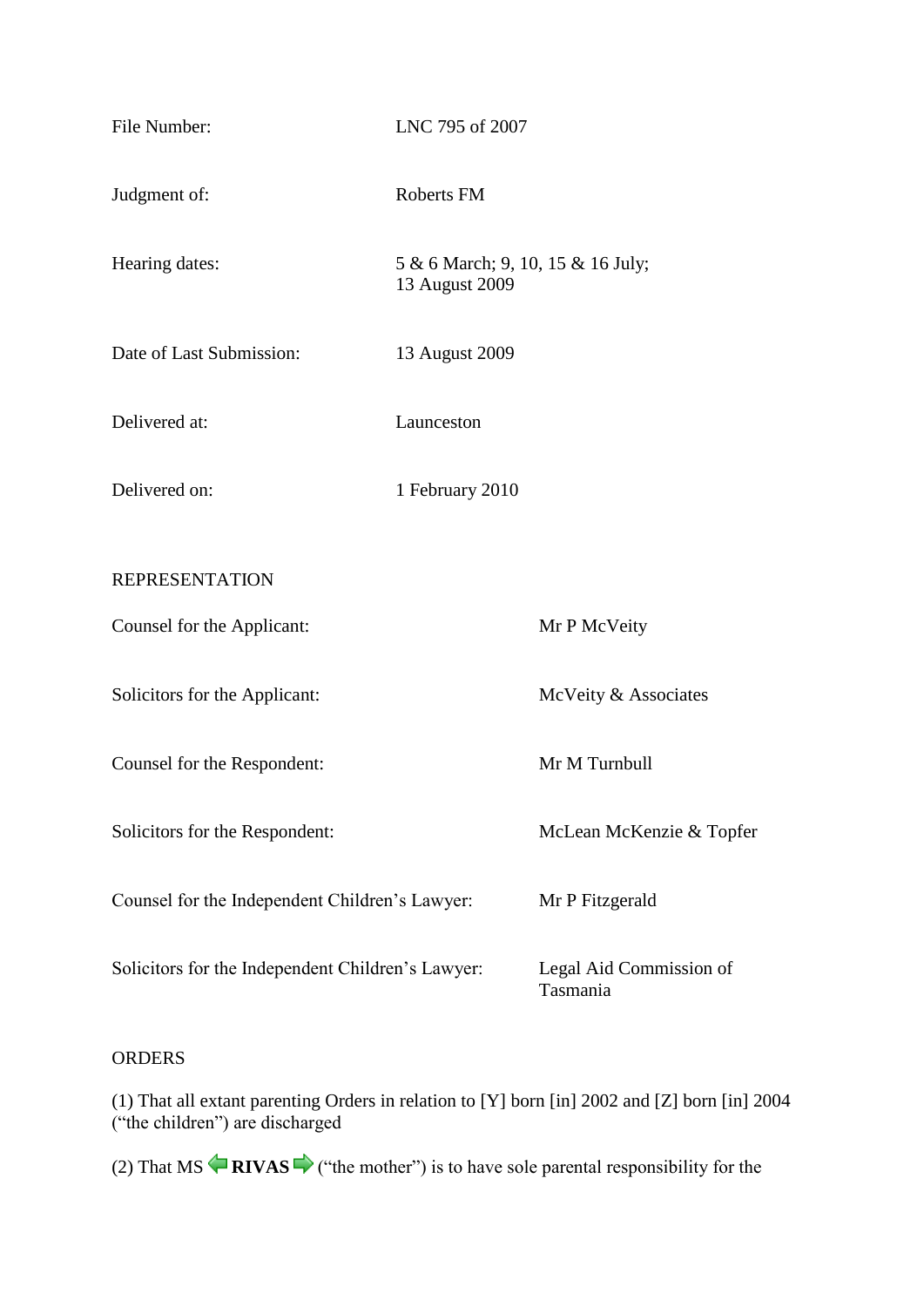children.

(3) That the children are to live with the mother.

(4)That the children are to spend such time with  $MR \nightharpoonup RIVAS \nightharpoonup$  ("the father") as may be agreed between the father and the mother, provided that the entirety of that time is spent in the presence of the father's mother MS R ("the paternal grandmother").

(5) That the time that the children are to spend with the father in accordance with the preceding Order hereof is not to commence unless and until this Court has approved the form of, and accepted undertakings given by the paternal grandmother in accordance with matters referred to in the Reasons for Judgment delivered 1 February 2010.

(6) That the mother must keep the father informed in relation to important matters pertaining to the welfare of the children, particularly in relation to health and education and for that purpose she must also:

- (a) authorise any medical practitioners or other health professionals who are involved with the treatment of the children or either of them to provide the father with any information that a parent may reasonably request; and
- (b) authorise the principals of any school that the children or either of them may attend to provide the father with any information, notices, reports and newsletters that a parent may reasonably expect to receive.

(7) That the father is permitted to telephone the children at reasonable times, but failing agreement between the father and the mother about the frequency of such telephone calls, then those calls are not to be more frequent than twice per week.

**IT IS NOTED** that publication of this judgment under the pseudonym  $\triangle$  Rivas & Rivas is approved pursuant to  $s.121(9)(g)$  of the *[Family Law Act 1975](http://www.austlii.edu.au/cgi-bin/viewdoc/au/legis/cth/consol_act/fla1975114/)* (Cth).

# **FEDERAL MAGISTRATES**

# **COURT OF AUSTRALIA AT**

**LAUNCESTON**

**LNC 795 of 2007**

 $MR \triangle$ RIVAS

Applicant

And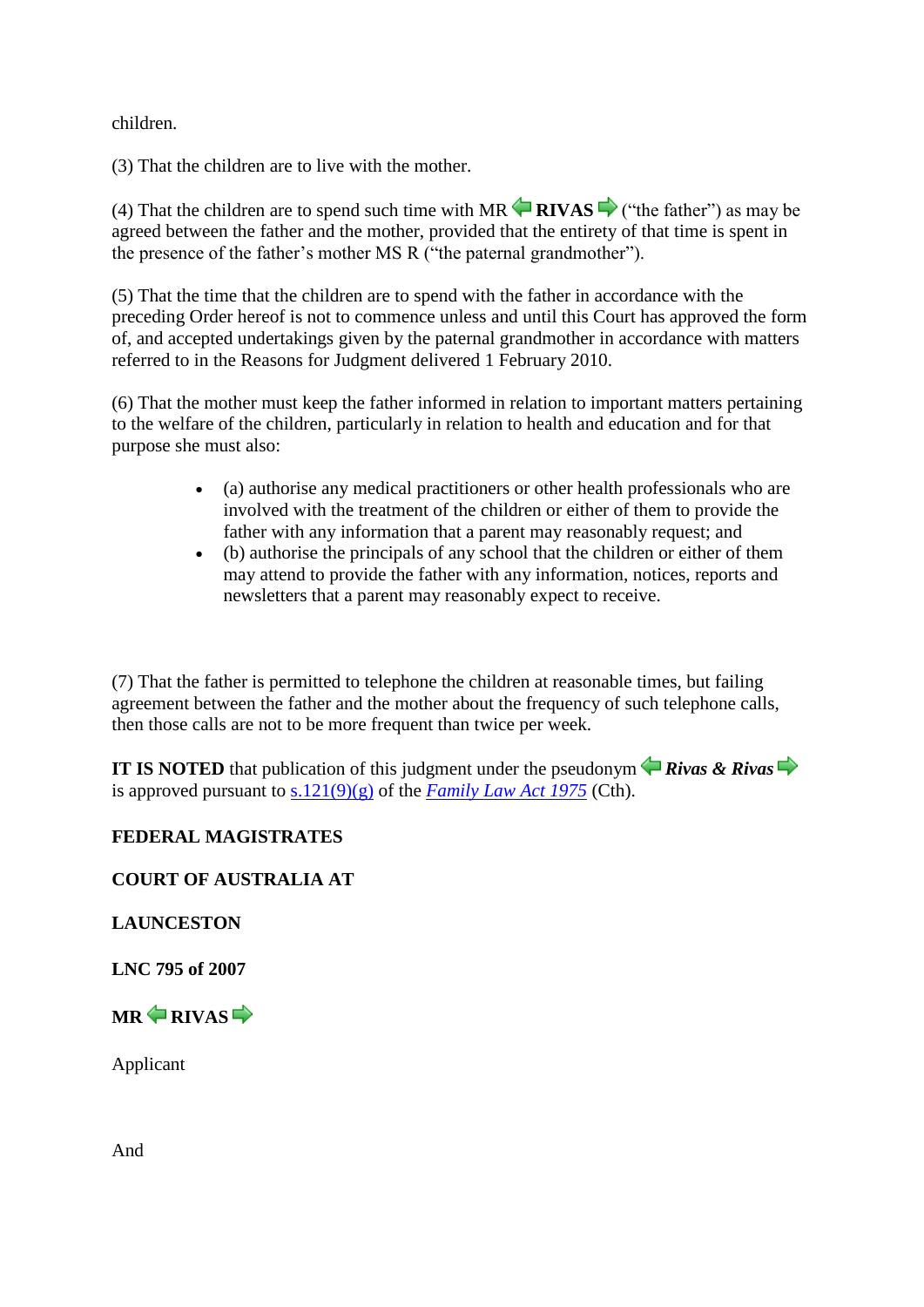

Respondent

# **REASONS FOR JUDGMENT**

- 1. These proceedings concern the welfare of [Y] born [in] 2002 ("[Y]") and [Z] born [in] 2004 ("[Z]") ("the children").
- 2. Initially, the matter had been set down for hearing over two days. In fact, it was heard over seven days (in four different sittings in three different cities) and there were five additional interlocutory listings between the second and third hearing days. In my opinion, responsibility for the initial poor estimate of hearing time must rest with all the lawyers, because it appears that they all failed to inspect some very relevant photographs until the middle of the second day of the hearing (after the Court Expert had given evidence for the first time), notwithstanding that the respondent mother's solicitor had alerted the other solicitors to the existence of those photographs nearly six months before the start of the hearing. Those photographs of [Z] were said to have been taken by [Y] and will be referred to in much more detail below. However, this matter would clearly have taken a very different course if the lawyers had considered the significance of those photographs long before the hearing started.
- 3. At the end of Counsels' closing submissions in this matter, I commented that this case was probably the most difficult in my career so far. I have not changed my mind about that.

# **Applications**

- 4. [Th](http://www.austlii.edu.au/cgi-bin/viewdoc/au/cases/cth/FMCAfam/2010/55.html?context=1;query=rivas;mask_path=au/cases/cth/FMCAfam#disp10)e applic[ant](http://www.austlii.edu.au/cgi-bin/viewdoc/au/cases/cth/FMCAfam/2010/55.html?context=1;query=rivas;mask_path=au/cases/cth/FMCAfam#disp12) is $MR \leftarrow RIVAS \rightarrow$  ("the father") and the respondent is MS **RIVAS** ("the mother").
- 5. The father sought orders which would provide for the parties to have equal shared parental responsibility for the children and that the children live equally with each parent on a weekly basis. He was still seeking those orders at the conclusion of the hearing.
- 6. At the start of the hearing the mother was seeking orders:
	- a. that the children live with her;
	- b. that she have sole parental responsibility for them;
	- c. that the father spend time and communicate with the children;
		- i. by telephone each Tuesday evening; and
		- ii. for one hour each Friday and two hours each Sunday on a supervised basis at the [N] Children's Contact Service in [B]; and
	- iv. that the fathers' time with the children be reviewed after twelve months.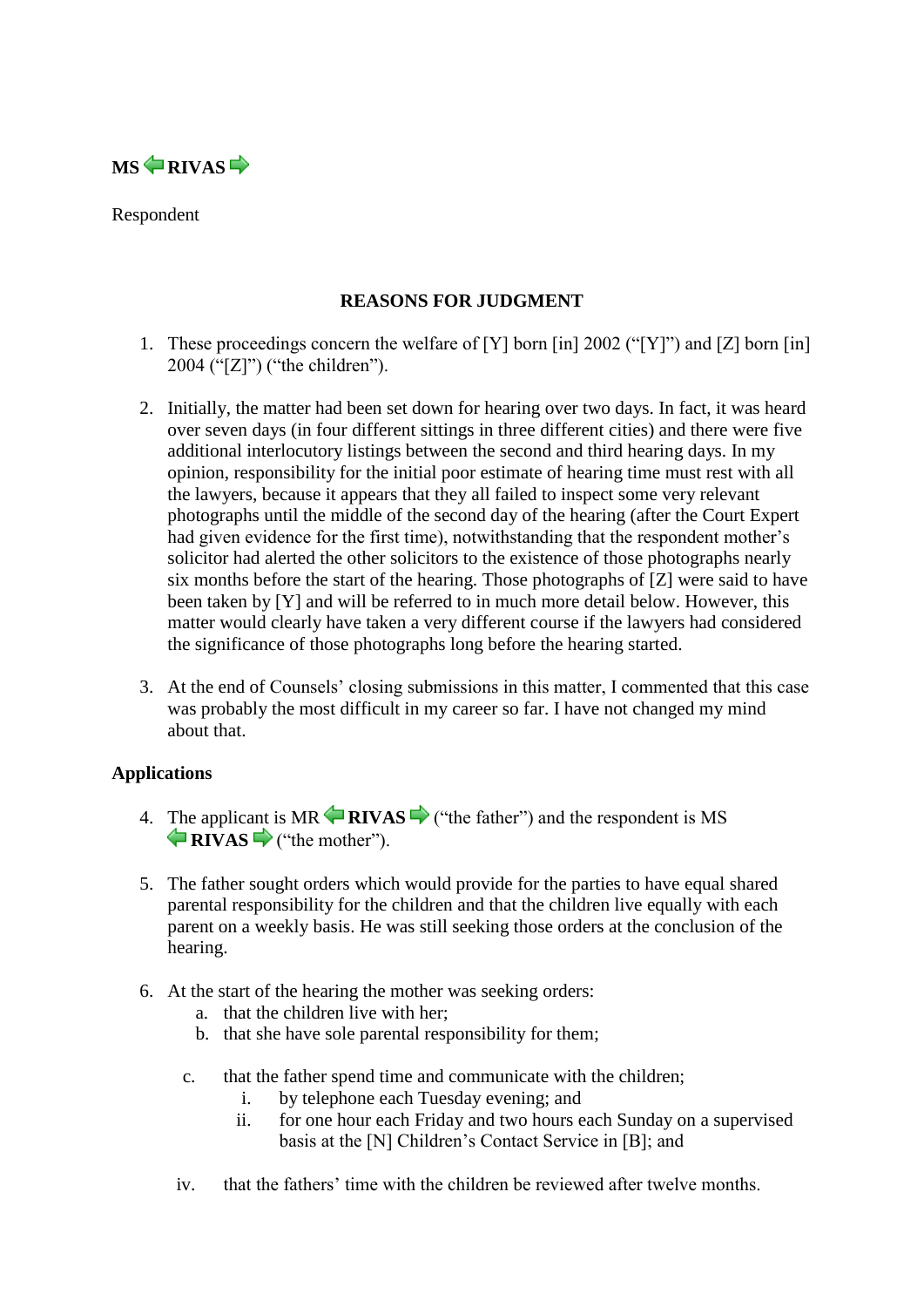- 7. During his closing submissions at the end of the hearing the mothers' counsel informed me that the mothers' proposal then was that because the contact centre in [B] would not be available on Saturdays there would need to be a supervised period of contact at the start and end of the father' time with the children for half an hour at the contact centre in Devonport, but the father should have unsupervised time with the children away from centre for four hours in between those supervised times. Her counsel said:
	- o *...it really is a very difficult position for my client because her concern is real, her concern is great and my client is asking that you make a finding of unacceptable risk, but we are also dealing with the practicalities of young children that need to see their father, and my client does not believe it is acceptable for there to be no contact, and we are bound by the facilities that are on offer.*
- 8. The Independent Children's Lawyer ("ICL") stated that his recommendations were clearly dependent upon my findings. He said that if I find that the father is not simply an unacceptable risk, but "*a clear and present actual risk*" to the children, paragraph (b) of [subsection 60CC](http://www.austlii.edu.au/cgi-bin/viewdoc/au/legis/cth/consol_act/fla1975114/s60cc.html) (2) of the *[Family Law Act 1975](http://www.austlii.edu.au/cgi-bin/viewdoc/au/legis/cth/consol_act/fla1975114/)* ("the Act") should take priority. In those circumstances he said that he would recommend that the mother have sole parental responsibility and that there should be a "*cessation of contact between the children and their father*".

# **Terminology**

- 9. In a 2008 decision<sup>[1]</sup>, FM Walters said:
	- o *Although the law now refers to a child "spending time" with a person (usually a parent) with whom the child does not live, I shall use – from time to time in these Reasons – the obsolete term "contact". I have elected to use the superseded term because it is both more convenient and less grammatically challenging to do so.*
- 10. In both *Carpenter and Lunn*[\[2\]](http://www.austlii.edu.au/cgi-bin/viewdoc/au/cases/cth/FMCAfam/2010/55.html?context=1;query=rivas;mask_path=au/cases/cth/FMCAfam#fn2) and *Chappell and Chappell*[\[3\]](http://www.austlii.edu.au/cgi-bin/viewdoc/au/cases/cth/FMCAfam/2010/55.html?context=1;query=rivas;mask_path=au/cases/cth/FMCAfam#fn3) slightly differently constituted Full Courts of the Family Court had expressed similar views when they said:
	- o *... ... The new legislation replaced the legal concept previously known as "contact" with the concept of a child "spending time" with someone. The legislation, however, does not prohibit the use of the noun "contact" in its everyday sense. In these reasons, we propose to use "contact" interchangeably with expressions such as "spend time with". In doing so, we have not ignored the legislative intent, but rather have avoided the linguistic gymnastics that would otherwise have been necessary.*
- 11. In my view, those comments make grammatical and legal common sense, which I also intend to apply.

# **Background to the litigation**

12. The father is 41 years of age. The mother is 37 years old and she has a child from her previous relationship, [X] born [in] 1991 ("[X]").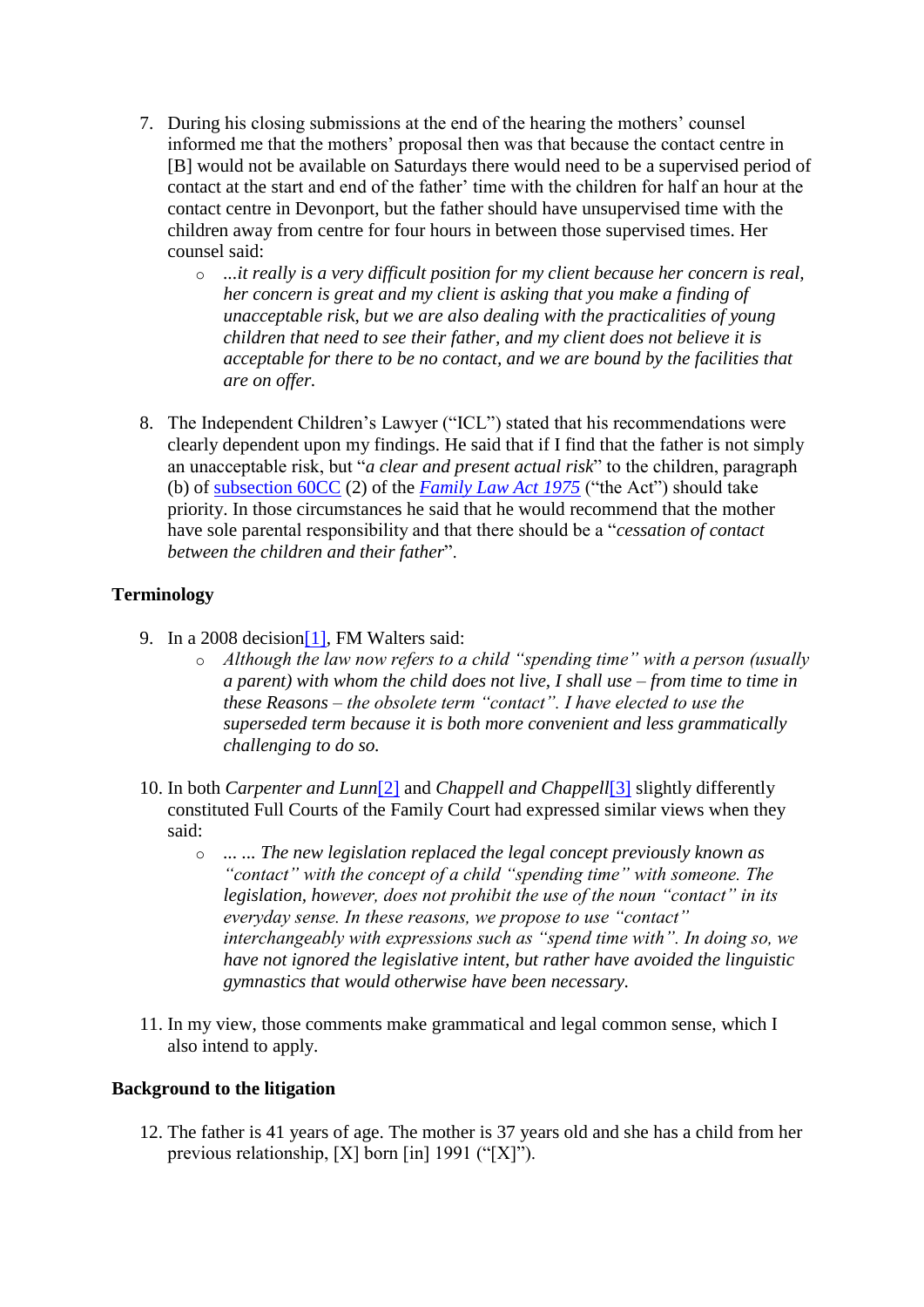- 13. The parties started their relationship before [X] turned four years old. They married in 2000 and [X] lived with the parties throughout the time that they lived together.
- 14. The children were born in 2002 and 2004 as set out above.
- 15. It is the mother's evidence that in or about September 2006 she found a note in [X]'s room written by [X]. That note is Annexure "A" to the mother's first affidavit and also to [X]'s first affidavit. With the grammar and spelling uncorrected, it reads as follows:
	- o *When I was about 9 my mum used to go o[ut sh](http://www.austlii.edu.au/cgi-bin/viewdoc/au/cases/cth/FMCAfam/2010/55.html?context=1;query=rivas;mask_path=au/cases/cth/FMCAfam#disp11)ootin[g ev](http://www.austlii.edu.au/cgi-bin/viewdoc/au/cases/cth/FMCAfam/2010/55.html?context=1;query=rivas;mask_path=au/cases/cth/FMCAfam#disp13)ery Wednesday night and I would have 2 stay at home with*  $\left[Mr\right]\left(Rivas\right)$  *my dad.*
	- o *I would cry everytime mum would leave because I was scared of my dad and I still am.*
	- o *One of the reason's I was scared of him was because he used to take me to school ever day and if we had a fight or I told mum something I shouldn't when we were near the [S] turnoff he would hit me and pull this reall mean face and have a go at me about wateva I had done.*
	- o *I had bruses all over my legs, chest and back but I never told mum and I still haven't. One day he hit me that hard on the chest that I was winded 4 over a minute and all he did was laugh at me.*
	- o *But the main reason I am scared of him is when mum used to leave me with him he would make me do things to him. One night I was in bed on time at 7.30 and he came in and goes "you've been such a good girl 2nite u can have a reward" I didn't know wat it was but I said ok. Then he took off his trousers and I asked wat he was doin and he just said wait and c then he got on top of me and he held me there and told me to suck on his dick. I asked what would happen and he goes I duno but u're mum does it to me. He made me suck on it 4 ages and I didn't know what I was doin cause I was only 9.*
	- o *When dad heard mum cum home he quickly jumped off and goes "if mum asks I was lying here with you ok don't tell her" and when mum came in she said that I smelt like dad and I told her that dad gave me a hug.*
	- o *Another time something happened was on a Monday night mum had 2 go out 4 a party and I was 10. I had 2 b in bed at 8 o'clock but I wanted 2 stay up and watch the Drew Carey show and dad said I could if I sat on his knee, so I did.*
	- o *Then he goes you can only watch it if I can see your boob and he pulled up my top and touched my boob and I didn't know what 2 do then all of a sudden he started sucking on my boob and I started to cry and screamed at him but he wouldn't stop and then I hit him in the face and he let me go and he said that if I ever told mum he would leave us and take everything we owned.*
	- o *I still havn't told mum and I am scared that if I do and she says something to [Mr* $\bigoplus$ *Rivas* $\bigoplus$ *[\]](http://www.austlii.edu.au/cgi-bin/viewdoc/au/cases/cth/FMCAfam/2010/55.html?context=1;query=rivas;mask_path=au/cases/cth/FMCAfam#disp14), I am scared what he will do 2 me, mum or my sisters.*
- 16. It is the mother's evidence that on Sunday 17 September 2006 she spoke to [X] and asked her if the father had ever touched her inappropriately. She says that [X] cried and nodded, whereupon the mother and all three girls went to the maternal grandmother's house for the night. It seems to be common ground that the mother returned to the former matrimonial home the following day and had some further discussions with the father. Later that day a conversation took place involving the parties and [X], to which I shall refer below.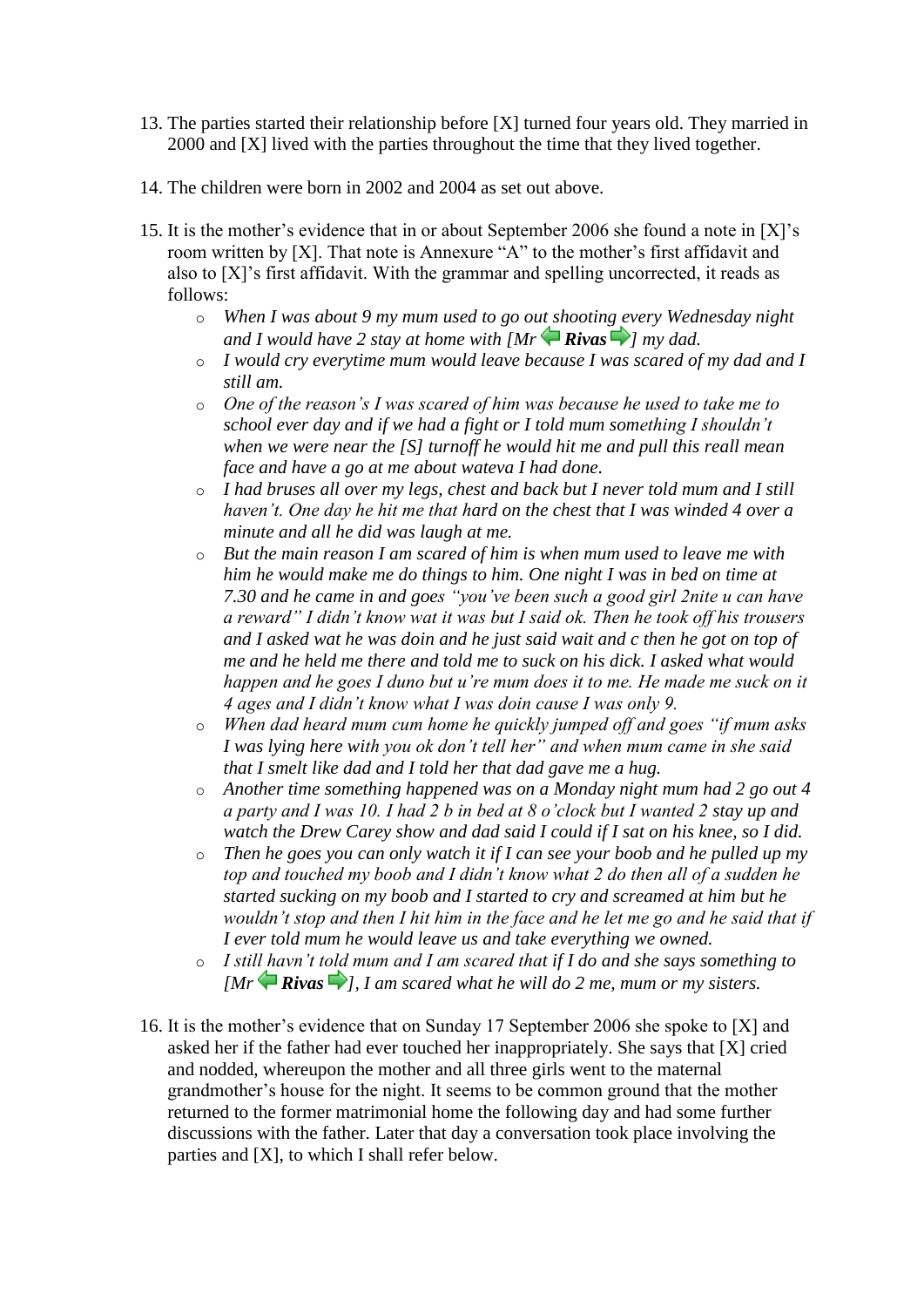- 17. It seems also to be common ground that the parties agreed to attend further counselling with a counsellor who had already been assisting them in relation to their marriage difficulties.
- 18. The parties continued to live together until they finally separated in late October or early November 2007.
- 19. The father filed his Application on 11 December 2007 and it was set down for directions on 11 February 2008. The mother filed her Response on 8 February 2008.
- 20. After hearing the parties' competing interim applications on

21 February 2008, I made interim orders providing for the children to live with the mother and for the father to communicate and spend time with the children by telephone each Tuesday evening and for a minimum of two hours per week on a supervised basis at the [N] Children's Contact Service in [B] ("the Contact Centre"). I also made orders in the usual form for the appointment of an ICL.

- 21. On 30 May 2008 orders were made by consent appointing Mr John de Jong ("the psychologist") as a court expert to provide a report. His first report was released to all parties on 27 July 2008.
- 22. On 4 August 2008 the matter was set down for hearing in November 2008. However, the matter did not proceed at that time and, after some adjournments, the hearing commenced on 5 March 2009.
- 23. As is the usual practice in my court, the court expert psychologist gave evidence as the first witness. He was in the witness box for the whole of the first day and for more than an hour on the second day of the hearing.
- 24. After that evidence concluded, all counsel agreed that I should receive the photographs that the mother had referred to at paragraph 25 of her second affidavit. In that paragraph she said:
	- o *In early September 2008 I was flicking through [X]'s camera and found photographs that [Y] had taken of [Z] without her underwear on in posed positions. I was absolutely horrified by these photographs and did not know*  what to do.
- 25. The mother had instructed her solicitor to write to the other solicitors and a copy of that letter dated 12 September 2008 is annexed to her second affidavit. In part that letter reads as follows:
	- o *My client is not content to move from the contact centre as she has recently found some alarming photographs on [X]'s digital camera taken by [Y]. The photographs depict [Z] in posed positions without her underwear on. These photographs were discovered by my client on Saturday 6th September 2008 and reported to me on 9th September 2008.*
- 26. The photographs and a CD containing the digital images of those photographs are Exhibit "M1". There are nine photographs numbered DSC00522 to DSC00530 ("the photographs").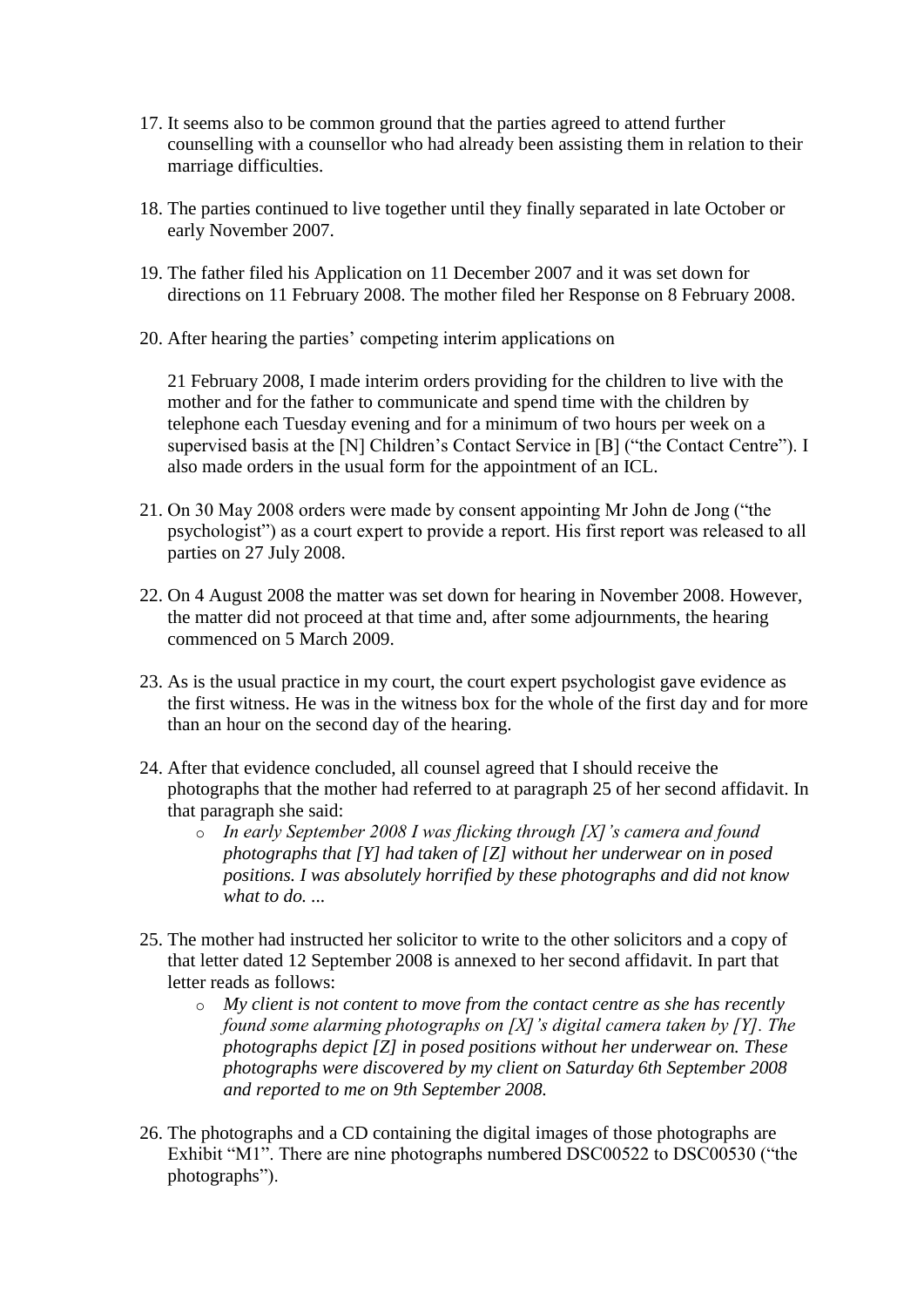- 27. On 6 March 2009 the matter was adjourned for further mention on 11 March 2009.
- 28. When I examined the CD containing the photographs on 7 March 2009 it appeared that all had been taken between 7.02 a.m. and 7.04 a.m. on 7 September 2007. (That subsequently turned out to be incorrect.)
- 29. At a further mention of the matter on 11 March 2009 I made orders restraining the parties and [X] from discussing the existence of the photographs or the taking of them with the children and further adjourned the matter for mention on 19 March 2009. I also directed the mother to file an affidavit by herself and/or an affidavit by [X] providing further particulars in relation to those photographs.
- 30. On 19 March 2009, I noted in Court that the date setting on [X]'s camera was one year "slow", and the time setting was twelve hours "fast". Consequently, it appeared that the photographs had been taken at approximately 7.00 p.m. on 6 September 2008 (and not on the morning of 7 September 2007 as I had originally thought). The further hearing was adjourned until May and the psychologist was given leave to inspect the photographs.
- 31. It is quiet clear that the photographs are disturbing, and during the hearing all counsel appeared to accepted that, in other circumstances, if one was found by the police to be in possession of such images, it is highly likely that one would be charged with the possession of pornographic material involving children. In a letter to the ICL dated 10 April 2009, the psychologist described the photographs as follows[:\[4\]](http://www.austlii.edu.au/cgi-bin/viewdoc/au/cases/cth/FMCAfam/2010/55.html?context=1;query=rivas;mask_path=au/cases/cth/FMCAfam#fn4)
	- o *In accordance with your request, on 9 April 2009 nine photographs were reviewed by the Writer at the Launceston Registry.*
	- o *Seven of the photographs show [Z] on a double bed wearing a dress of some sort but with her underpants removed. In all of those photos [Z] is lying on her back with her legs spread and her feet well back close to her head. Six of the photos (522, 523, 525, 526, 529, 530) explicitly show [Z]'s genital region. One photo (524) taken from the side shows [Z] lying on her back with her feet up and shows her face and not her lower body. Two photos are less readily identifiable because no face is shown. One (528) is a close picture of a female child's genitalia where the child is sitting on the edge of the bed with legs spread apart. The other (527) is of a female child leaning face down over the edge of the bed.*
- 32. His descriptions of the photographs are accurate, save that they were apparently taken on a bunk bed and not a double bed. However, nothing turns upon that.
- 33. The psychologist went on in that letter to say:
	- o *The photos were apparently taken a week before [Z]'s fourth birthday. All but one photo (524) appears to be a deliberate photo of the genital region and for this reason the photos appear focused and purposeful. [Z]'s posture, lying on her back with legs spread and well back resembles a posture for sexual intercourse. Unless she has directly witnessed sexual intercourse in this manner, knowledge of that posture would be beyond [Z]'s developmental maturity. This suggests possible adult involvement in encouraging or directing [Z] to adopt these poses. Either [Z] has some prior experience of these postures, or she was instructed to adopt those postures at the time the photos*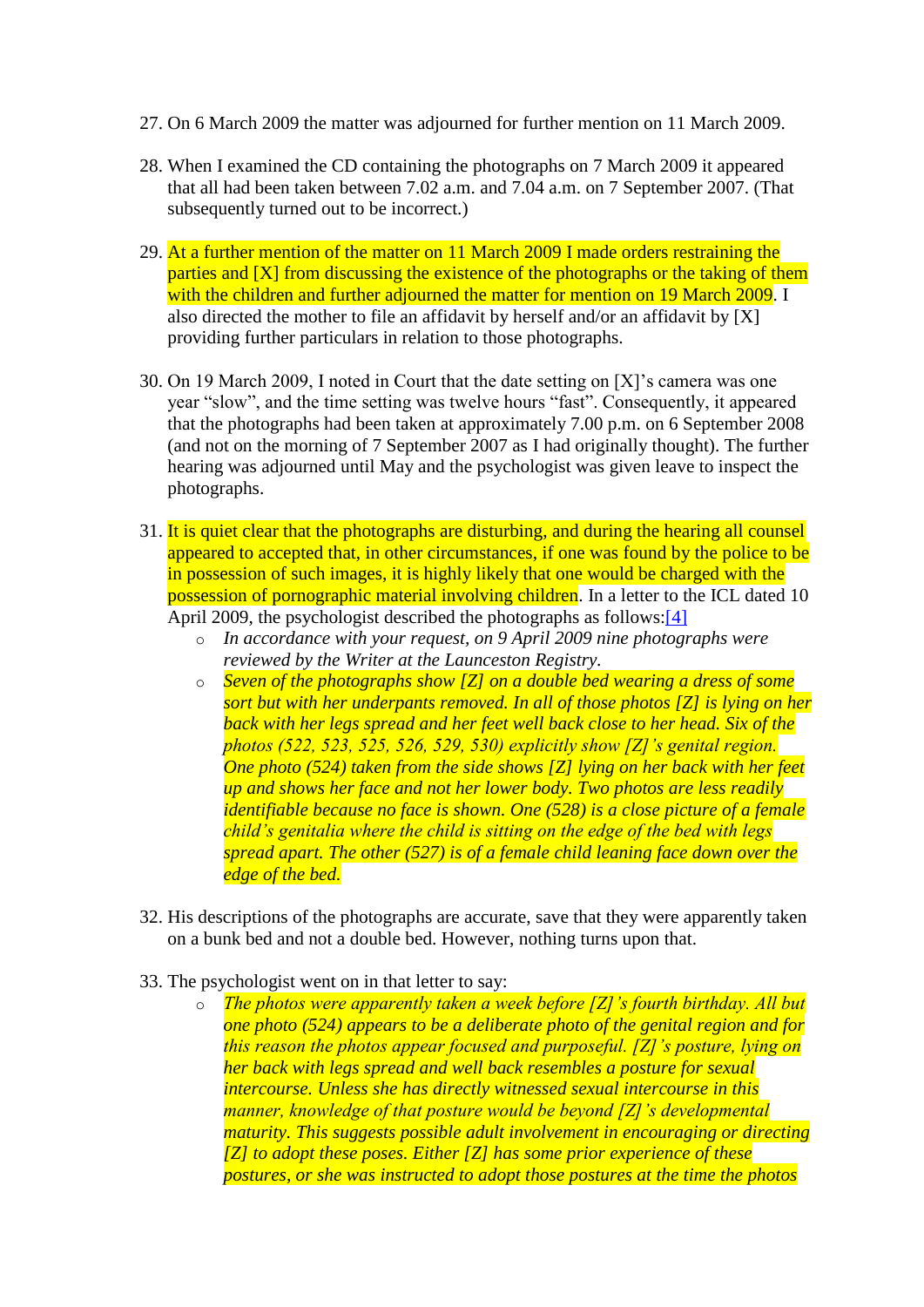*were taken. A possible alternative explanation for [Z]'s posture in these photos is that it is not dissimilar to that adopted when a child's nappy is being changed. This explanation seems less likely because all the photos, even the two not of a child lying on her back, are so deliberately focused on the genital region and hence appear to have a sexual quality.*

- 34. On 23 April 2009 the listing for further hearing on 6 May 2009 was vacated and the ICL was granted leave to provide the Tasmanian Child Protection Authorities with a brief in relation to the matter because he had formed the view that he was bound to report the matter pursuant to [section 67ZA](http://www.austlii.edu.au/cgi-bin/viewdoc/au/legis/cth/consol_act/fla1975114/s67za.html) of the Act.
- 35. On 30 June 2009 further orders were made by consent for the psychologist to provide a second report. That second report was released to all parties on 8 July 2009 prior to the hearing resuming the following day.

#### **Documents relied upon**

- 36. The father relied upon his Application filed 11 December 2007 and his affidavit filed 21 January 2009. He also relied upon an affidavit by his mother, filed on 28 May 2009.
- 37. The mother relied upon her Response filed 8 February 2008 and her affidavits filed 8 February 2008, 22 January 2009 and

17 March 2009. She also relied upon affidavits by [X] which were filed on 2 February 2009, 17 March 2009 and 18 March 2009.

- 38. The ICL relied upon the psychologist's two reports.
- 39. In addition, a number of documents were tendered by all counsel.

Legal principles to be applied

- 40. Proceedings for parenting orders are governed by the provisions of [Part VII](http://www.austlii.edu.au/cgi-bin/viewdoc/au/legis/cth/consol_act/fla1975114/index.html#p7) of the *[Family Law Act 1975](http://www.austlii.edu.au/cgi-bin/viewdoc/au/legis/cth/consol_act/fla1975114/)* ("the Act"). The court must consider the best interests of the child as the paramount consideration<sup>[5]</sup>.
- 41. [Section 60B](http://www.austlii.edu.au/cgi-bin/viewdoc/au/legis/cth/consol_act/fla1975114/s60b.html) sets out the objects of [Part VII](http://www.austlii.edu.au/cgi-bin/viewdoc/au/legis/cth/consol_act/fla1975114/index.html#p7) of the Act and the principles underlying those objects. The objects of [Part VII](http://www.austlii.edu.au/cgi-bin/viewdoc/au/legis/cth/consol_act/fla1975114/index.html#p7) are to ensure that the best interests of children are met by:
	- o ensuring that children have the benefit of both of their parents having a meaningful involvement in their lives, to the maximum extent consistent with the best interests of the child; and
	- o protecting children from physical or psychological harm from being subjected or exposed to, abuse, neglect or family violence; and
	- o ensuring that children receive adequate and proper parenting to help them achieve their full potential; and
	- o ensuring that parents fulfil their duties, and meet their responsibilities, concerning the care, welfare and development of their children. *[\[6\]](http://www.austlii.edu.au/cgi-bin/viewdoc/au/cases/cth/FMCAfam/2010/55.html?context=1;query=rivas;mask_path=au/cases/cth/FMCAfam#fn6)*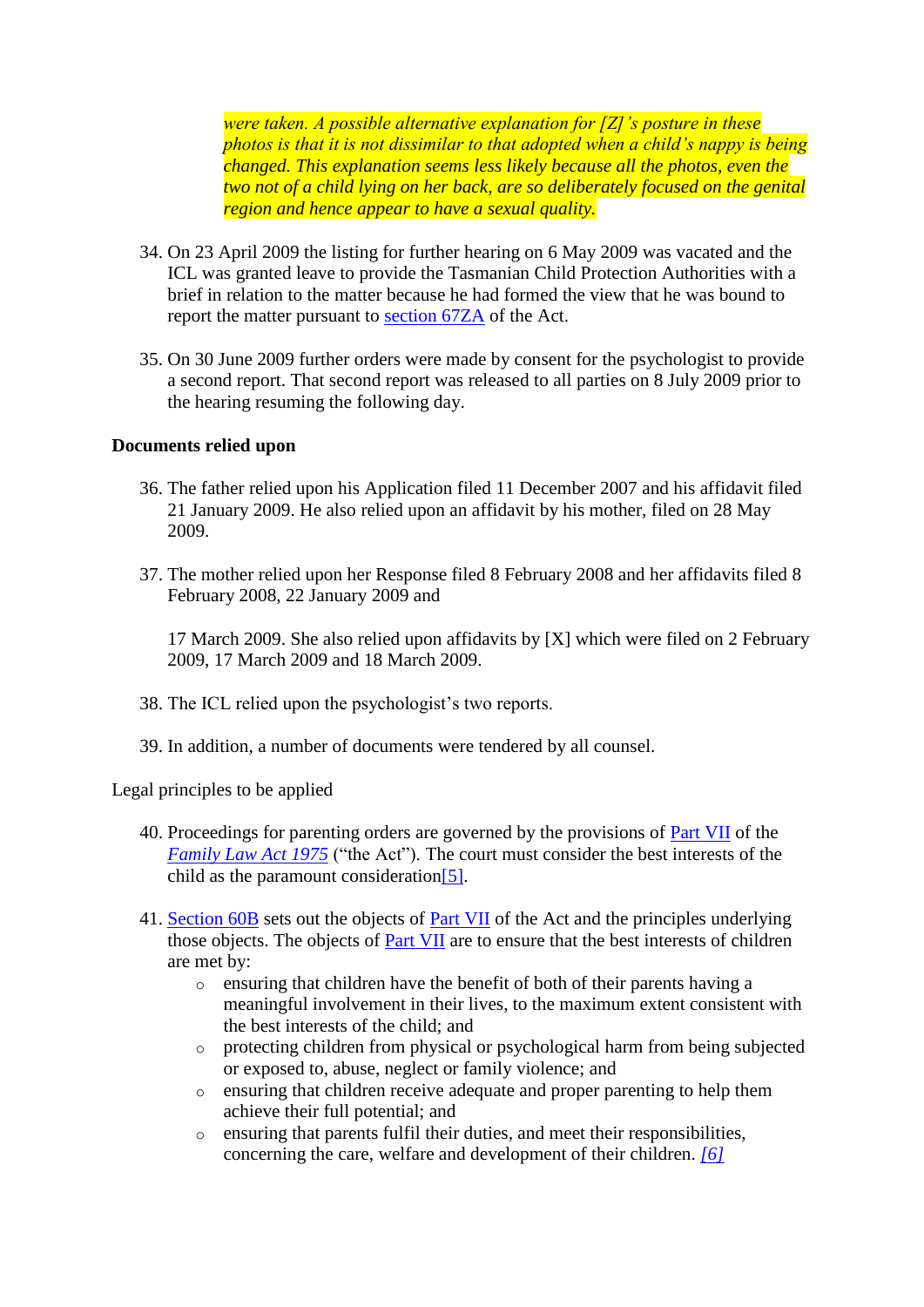- 42. Except when it would be contrary to a child's best interests, some of the principles underlying those objects are that:
	- o children have the right to know and be cared for by both their parents; and
	- o children have a right to spend time and communicate on a regular basis with both their parents and with other people significant to their care, welfare and development; and
	- o parents jointly share duties and responsibilities concerning the care, welfare and development of their children; and
	- o parents should agree about the future parenting of their children*[\[7\]](http://www.austlii.edu.au/cgi-bin/viewdoc/au/cases/cth/FMCAfam/2010/55.html?context=1;query=rivas;mask_path=au/cases/cth/FMCAfam#fn7)*.
- 43. In determining what is in a child's best interests I must consider the matters set out in [section 60CC.](http://www.austlii.edu.au/cgi-bin/viewdoc/au/legis/cth/consol_act/fla1975114/s60cc.html) It refers to "primary considerations" and "additional considerations".
- 44. There are two "primary considerations". The first is the benefit to the child of having a meaningful relationship with both parents, and the second is the need to protect the child from physical or psychological harm from being subjected to or exposed to abuse, neglect or family violenc[e\[8\].](http://www.austlii.edu.au/cgi-bin/viewdoc/au/cases/cth/FMCAfam/2010/55.html?context=1;query=rivas;mask_path=au/cases/cth/FMCAfam#fn8)
- 45. The court must also take into account those of the "additional considerations" that are relevan[t\[9\].](http://www.austlii.edu.au/cgi-bin/viewdoc/au/cases/cth/FMCAfam/2010/55.html?context=1;query=rivas;mask_path=au/cases/cth/FMCAfam#fn9)
- 46. There has been some debate about whether the "primary considerations" should be given more weight than the "additional considerations". However, it is my view that each consideration, whether "primary" or "additional", should be given the weight it deserves in the light of the facts of the particular case. Indeed, I am fortified in that view by the joint judgment of May and Thackray JJ in *Mulvany & Lan[e\[10\]](http://www.austlii.edu.au/cgi-bin/viewdoc/au/cases/cth/FMCAfam/2010/55.html?context=1;query=rivas;mask_path=au/cases/cth/FMCAfam#fn10)*, in which their Honours said:
	- o *76. It is important to recognise that the miscellany of "considerations" contained in [ss 60CC\(2\)](http://www.austlii.edu.au/cgi-bin/viewdoc/au/legis/cth/consol_act/fla1975114/s60cc.html) and (3) is no more than a means to an end. Self evidently, they are only matters to be considered. Of course, we accept they are of great importance, being the factors identified by Parliament as those the Court must take into account (when they are relevant). However, they must be applied in a manner consistent with the overarching imperative of securing the outcome most likely to promote the child's best interests.*
- 47. The court must apply a presumption that it is in the best interests of children for their parents to have "equal shared parental responsibility" unless there are reasonable grounds to believe that a parent has engaged in abuse of a child of that parent's family or in family violence<sup>[11]</sup>. The presumption may be rebutted by evidence that satisfies the court that it would not be in the best interests of the child for the child's parents to have equal shared parental responsibility for the child.<sup>[12]</sup>
- 48. If a parenting order is to provide that the parents are to have equal shared parental responsibility for the child, the court must:
	- o consider whether spending equal time with each of the parents would be in the best interests of the child and is reasonably practicable; and
	- o if it is, consider making an order to provide for the child to spend equal time with each of the parents.*[\[13\]](http://www.austlii.edu.au/cgi-bin/viewdoc/au/cases/cth/FMCAfam/2010/55.html?context=1;query=rivas;mask_path=au/cases/cth/FMCAfam#fn13)*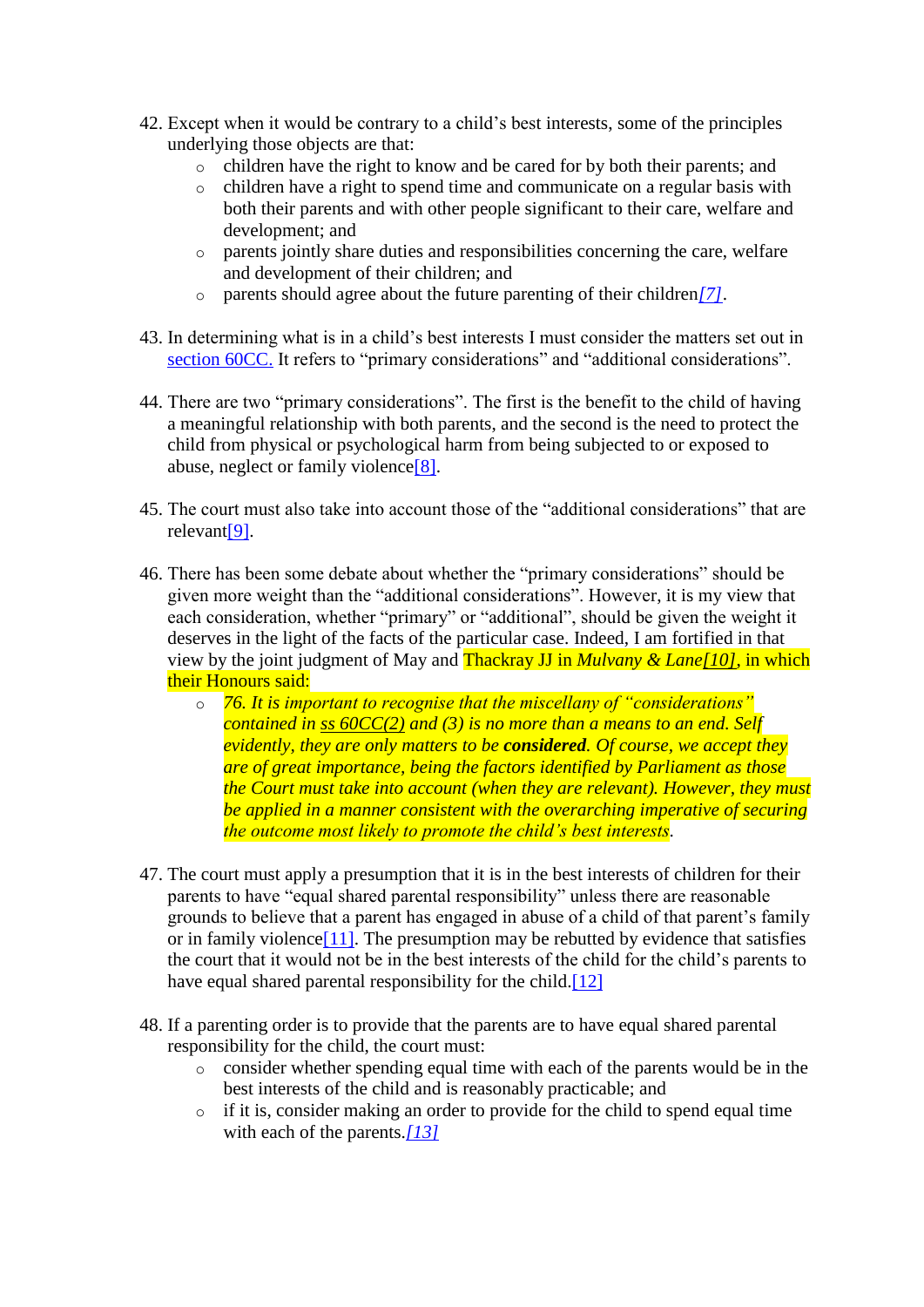- 49. However, if an order is to provide that the parents are to have equal shared parental responsibility but the court does not propose to order that the child is to spend equal time with each of the parents, then the court must consider whether it would be in the child's best interests to spend "substantial and significant time" with each of the parents and whether that is reasonably practicable[.\[14\]](http://www.austlii.edu.au/cgi-bin/viewdoc/au/cases/cth/FMCAfam/2010/55.html?context=1;query=rivas;mask_path=au/cases/cth/FMCAfam#fn14)
- 50. It is clear that the court is not restricted to the proposals put forward by the parties. See *Bolitho and Cohe[n\[15\]](http://www.austlii.edu.au/cgi-bin/viewdoc/au/cases/cth/FMCAfam/2010/55.html?context=1;query=rivas;mask_path=au/cases/cth/FMCAfam#fn15)*.
- 51. It is clear that much of the evidence in this case went to whether or not the children are at risk of abuse, and sexual abuse in particular.
- 52. The High Court and the Family Court of Australia have often stated that courts should not make orders that expose children to an unacceptable risk of abuse. It is also clear that the resolution of an allegation of sexual abuse against a parent is subservient and ancillary to the Court's determination of what is in the best interests of the relevant child or children. The Court's consideration of the paramount issue must not be diverted by any perceived need to arrive at a definitive conclusion about the allegation of sexual abuse[.\[16\]](http://www.austlii.edu.au/cgi-bin/viewdoc/au/cases/cth/FMCAfam/2010/55.html?context=1;query=rivas;mask_path=au/cases/cth/FMCAfam#fn16) Further, the Court should not make a positive finding that such an allegation is true unless the Court is so satisfied according to the civil standard of proof, with due regard to the factors mentioned in *Briginshaw v. Briginshaw*[.\[17\]](http://www.austlii.edu.au/cgi-bin/viewdoc/au/cases/cth/FMCAfam/2010/55.html?context=1;query=rivas;mask_path=au/cases/cth/FMCAfam#fn17)
- 53. In the 1988 case of *In the marriage of M and M* their Honours Mason C.J. Brennan, Dawson, Toohey and Gaudron JJ of the High Court said[:\[18\]](http://www.austlii.edu.au/cgi-bin/viewdoc/au/cases/cth/FMCAfam/2010/55.html?context=1;query=rivas;mask_path=au/cases/cth/FMCAfam#fn18)
	- o *Efforts to define with greater precision the magnitude of the risk which will justify a court in denying a parent access to a child have resulted in a variety of formulations. The degree of risk has been described as a "risk of serious harm" (A. v. A. [\[1976\] VicRp 24;](http://www.austlii.edu.au/cgi-bin/viewdoc/au/cases/vic/VicRp/1976/24.html) [\(1976\) V.R. 298](http://www.austlii.edu.au/cgi-bin/LawCite?cit=%281976%29%20VR%20298) at p. 300), "an element of risk" or "an appreciable risk" (M and M [\(1987\) FLC 91-830](http://www.austlii.edu.au/cgi-bin/LawCite?cit=%281987%29%20FLC%2091%2d830) at pp. 76,240- 76,242; [\(1987\) 11 Fam. L.R. 765](http://www.austlii.edu.au/cgi-bin/LawCite?cit=%281987%29%2011%20Fam%20LR%20765) at pp. 770 and 771 respectively), "a real possibility" (B and B [Access] [\(1986\) FLC 91-758](http://www.austlii.edu.au/cgi-bin/LawCite?cit=%281986%29%20FLC%2091%2d758) at p. 75,545), a "real risk" (Leveque v. Leveque [\(1983\) 54 B.C.L.R. 164](http://www.austlii.edu.au/cgi-bin/LawCite?cit=%281983%29%2054%20BCLR%20164) at p. 167), and an "unacceptable risk" (In re G. (a minor) [\(1987\) 1 W.L.R. 1461](http://www.austlii.edu.au/cgi-bin/LawCite?cit=%281987%29%201%20WLR%201461) at p. 1469). This imposing array indicates that the courts are striving for a greater degree of definition than the subject is capable of yielding. In devising these tests the courts have endeavoured, in their efforts to protect the child's paramount interests, to achieve a balance between the risk of detriment to the child from sexual abuse and the possibility of benefit to the child from parental access. To achieve a proper balance, the test is best expressed by saying that a court will not grant custody or access to a parent if that custody or access would expose the child to an unacceptable risk of sexual abuse.*
- 54. In *Lindsay and Baker,*[\[19\]](http://www.austlii.edu.au/cgi-bin/viewdoc/au/cases/cth/FMCAfam/2010/55.html?context=1;query=rivas;mask_path=au/cases/cth/FMCAfam#fn19) Bryant CJ said the following that was clearly intended to give guidance in relation to the application of a test of "*unacceptable risk*"[:\[20\]](http://www.austlii.edu.au/cgi-bin/viewdoc/au/cases/cth/FMCAfam/2010/55.html?context=1;query=rivas;mask_path=au/cases/cth/FMCAfam#fn20)
	- o *The trial Judge discussed at some length, without apparent error, the standard of proof applicable to the allegations by the mother that the father had sexually abused the child and the unacceptable risk question (para 76 - 106). I agree with Finn J that it seems unnecessary for anything to be said beyond the broad general guidance given by the High Court in M and M [\[1988\] HCA 68;](http://www.austlii.edu.au/cgi-bin/viewdoc/au/cases/cth/HCA/1988/68.html) [\(1988\) FLC 91-979.](http://www.austlii.edu.au/cgi-bin/LawCite?cit=%281988%29%20FLC%2091%2d979) That said however, the concept still frequently proves to*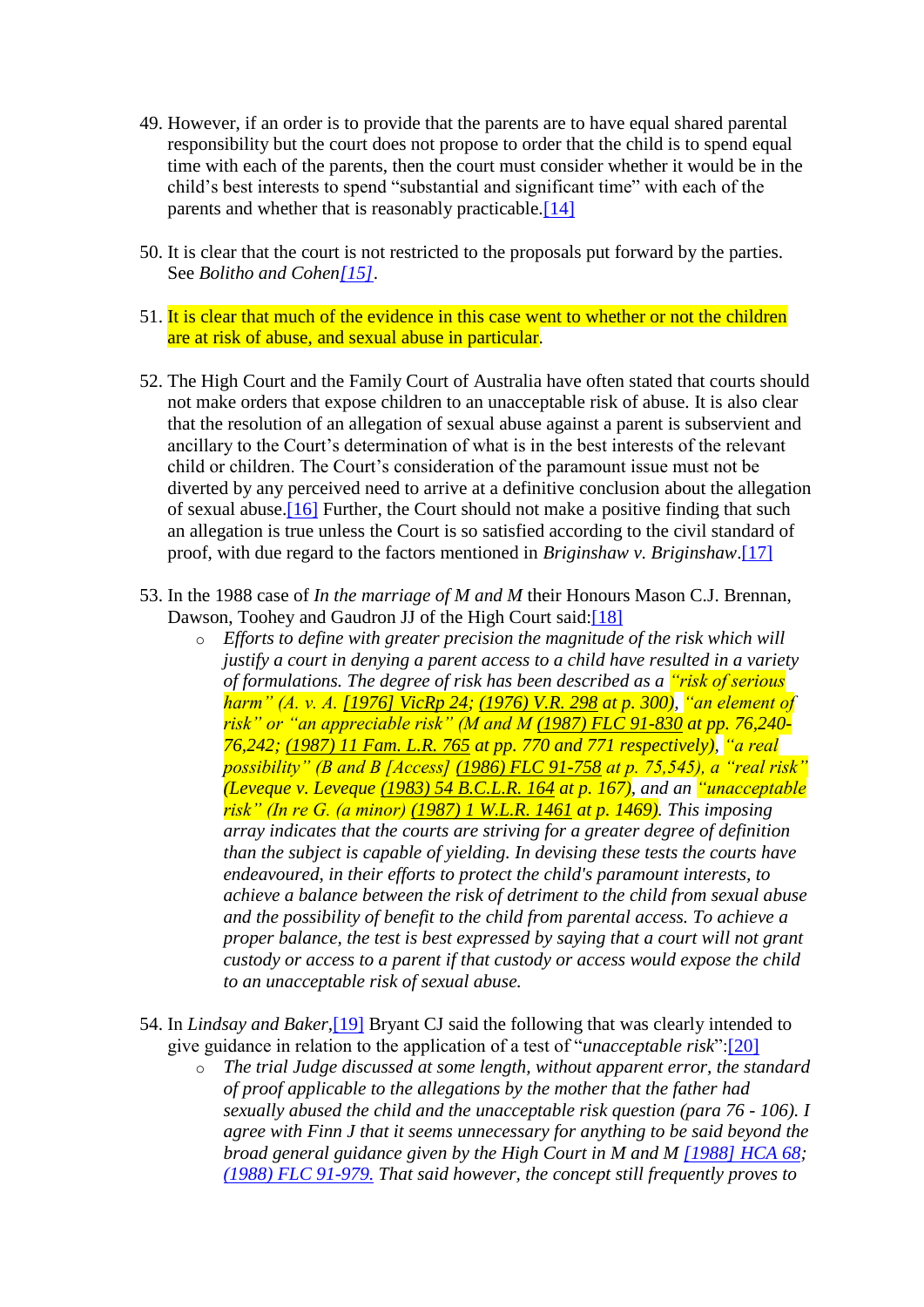*be a difficult one to apply and the description by his Honour in paragraphs 78, 79 and 80 which are repeated below, in my view, provide a useful summary of what is required:* 

- *"78. The so-called unacceptable risk test has become the standard used by the Family Court to achieve a balance between the risk of detriment to a child from sexual abuse and other forms of harm and the possibility of benefit to the child of unrestricted contact. Under the High Court's formulation in M v M [(1988) FLC 91-979; [\[1988\] HCA](http://www.austlii.edu.au/cgi-bin/viewdoc/au/cases/cth/HCA/1988/68.html)  [68;](http://www.austlii.edu.au/cgi-bin/viewdoc/au/cases/cth/HCA/1988/68.html) [\(1988\) 166 CLR 69\],](http://www.austlii.edu.au/cgi-bin/LawCite?cit=%281988%29%20166%20CLR%2069) where a court makes a finding of unacceptable risk it is a finding that continued contact might do more harm than good or a conclusion that its perceived advantages are outweighed by the potential disadvantages. However, a finding of unacceptable risk in respect of unsupervised contact does not preclude a finding that there is no unacceptable risk to the child if supervised contact is ordered.*
- *79. The relevant exercise is not a strictly legal one. It requires an assessment of the factors which might indicate the risk of any relevant harm to the child in the future.*
- *80. Risks consist of chances and consequences. The more serious the consequences the higher the risk even if the odds of the happening of the relevant event are comparatively low. Conversely, it may be perfectly reasonable to take a risk on something in circumstances where, even though it is likely to occur, the consequences are comparatively insignificant and the potential benefits are worth it."*
- o *In each case the facts will need to be carefully assessed, not only as to whether they enable the court to make a finding that sexual abuse has occurred (or not occurred) but also, if the court cannot make such a finding, as to whether the facts establish that there is an unacceptable risk to the child if the contact being sought, or contemplated by the court, were to occur. This is consistent with the comments of Fogarty J in N and S and the Separate Representative [\(1996\) FLC 92-655](http://www.austlii.edu.au/cgi-bin/LawCite?cit=%281996%29%20FLC%2092%2d655) at 82,714:* 
	- *" In asking whether the facts of the case do establish an unacceptable risk the Court will often be required to ask such questions as: What is the nature of the events alleged to have taken place? Who has made the allegations? To whom have the allegations been made? What level of detail do they involve? Over what period of time have the allegations been made? Over what period of time are the events alleged to have occurred? What are the effects exhibited by the child? What is the basis of the allegations? Are the allegations reasonably based? Are the allegations genuinely believed by the person making them? What expert evidence has been provided? Are there satisfactory explanations of the allegations apart from sexual abuse? What are the likely future effects on the child?"*

#### **Issues of credit**

55. There are many disputed factual matters in this case. Some of those disputes are minor, but some are of great significance. I propose to consider some of those more significant factual disputes before turning to the [section 60CC](http://www.austlii.edu.au/cgi-bin/viewdoc/au/legis/cth/consol_act/fla1975114/s60cc.html) considerations.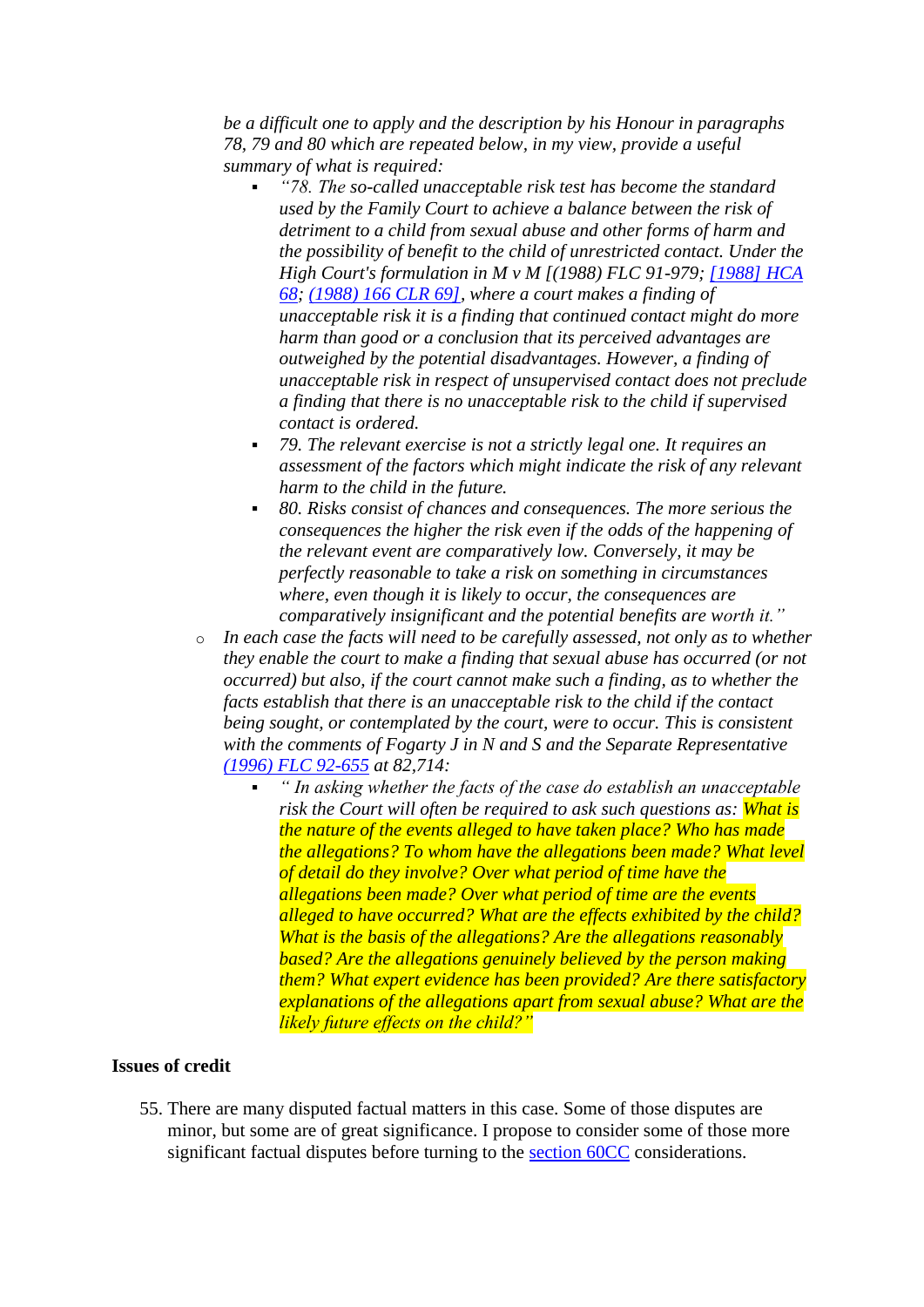- 56. Some of the significant areas of factual dispute between the father and the mother and/or [X] are:
	- $\circ$  whether or not the father forced [X] to perform oral sex on him when she aged approximately nine years;
	- $\circ$  whether or not the father indecently assaulted [X] during an episode of the Drew Carey Show;
	- $\circ$  whether or not the father inappropriately touched [X] at other times; and
	- $\circ$  whether or not the father showed pornographic material to [X].
- 57. In general, the father's response to all these allegations was set out in paragraph 34 of his affidavit as follows:
	- o *The respondent has made a number of allegations against me which I have found offensive and highly distressing. I deny that I have in any way acted inappropriately towards [X] or the girls. I in fact believe that I was less affectionate towards [X] as I was her step father and not a biological parent. I have at no time touched [X] inappropriately or showed her pornographic material.*
- 58. At paragraph 38 he also said:
	- o *I am concerned that the respondent and [X] have fabricated these allegations in an attempt to frustrate my application for shared care with the girls. The respondent first raised these allegations with me in the last 12 months of our relationship when our marriage was deteriorating and after we had finished marriage counselling. We continued to live together and I continued my role in caring for the children often alone after these allegations were made. The police were not involved with these allegations until after we separated and my solicitors began negotiations with the respondent's solicitors regarding arrangements for the children.*

The allegation that the father forced [X] to perform oral sex

- 59. This allegation first came to light when the mother found a note in September 2006 written by  $[X]$  ("the note"). The text of the note is reproduced at paragraph 15 above. In addition to acknowledging in her first affidavit that she had written the note when she "*was fourteen (14) or fifteen (15) years old*", [X] said the following in relation to this allegation against the father[:\[21\]](http://www.austlii.edu.au/cgi-bin/viewdoc/au/cases/cth/FMCAfam/2010/55.html?context=1;query=rivas;mask_path=au/cases/cth/FMCAfam#fn21)
	- o *I have a recollection of the incident when [MrRivas [\]](http://www.austlii.edu.au/cgi-bin/viewdoc/au/cases/cth/FMCAfam/2010/55.html?context=1;query=rivas;mask_path=au/cases/cth/FMCAfam#disp15) made me suck his penis and I can recall that he actually went out and went to the toilet and then came back into the room and ask (sic) me to continue what I was doing. I was terrified at the time.*
- 60. In his first report, the psychologist said[:\[22\]](http://www.austlii.edu.au/cgi-bin/viewdoc/au/cases/cth/FMCAfam/2010/55.html?context=1;query=rivas;mask_path=au/cases/cth/FMCAfam#fn22)
	- o *Asked directly about the allegation of forced oral sex described by [X], the father said he did not recall any incident of that nature. He questioned the veracity of the note written by [X]. He did not accept that it was written by [X]. Even if it was written by [X], he does not accept it was written without influence by the mother.*
- 61. In his oral evidence, the father maintained that he had never acted in an inappropriate sexual way towards  $[X]$ .<sup>[23]</sup> He also stated that the reason why he had said that he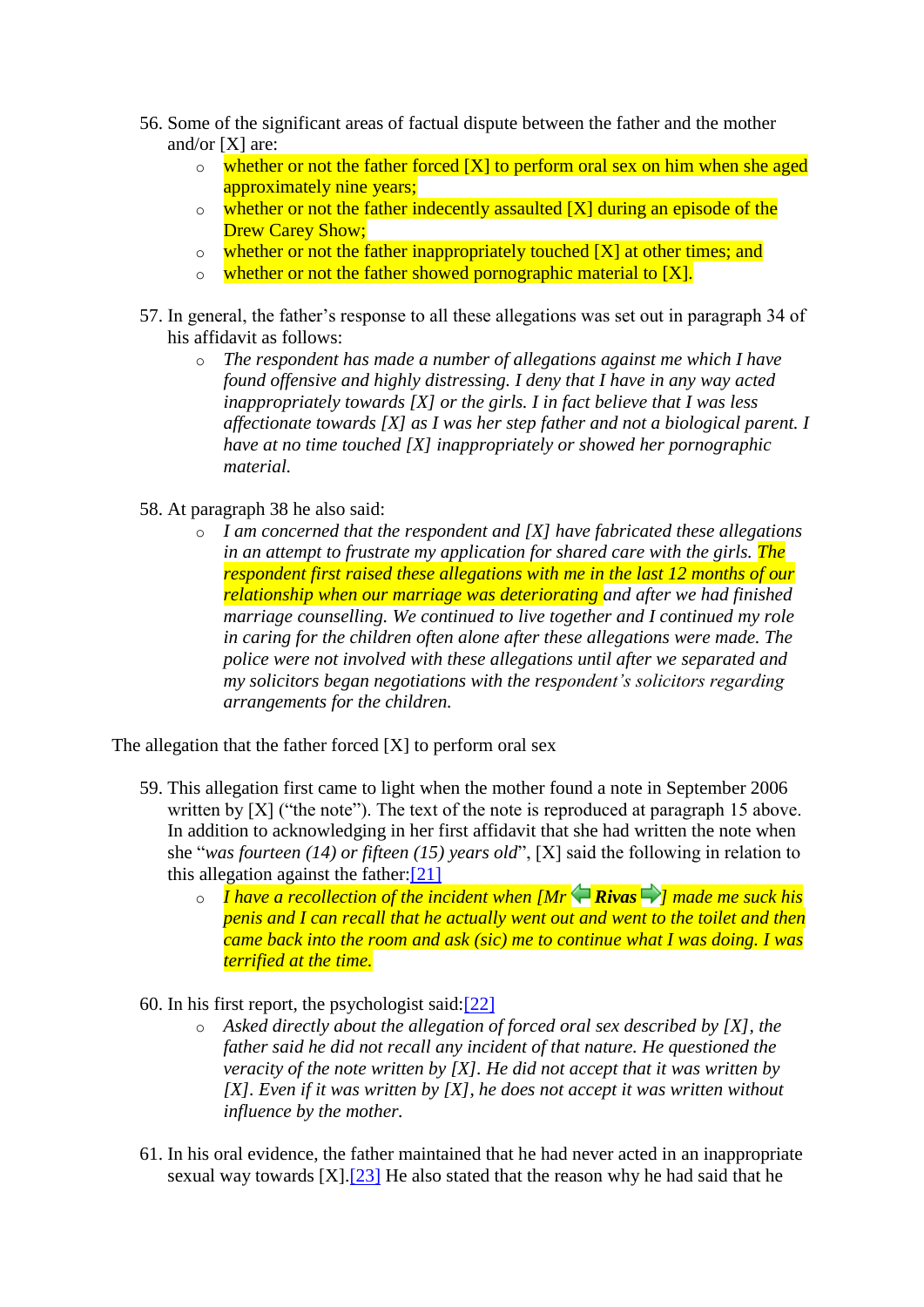"*did not recall*" such an incident was because the question that he had been asked was about his recollection. He said[:\[24\]](http://www.austlii.edu.au/cgi-bin/viewdoc/au/cases/cth/FMCAfam/2010/55.html?context=1;query=rivas;mask_path=au/cases/cth/FMCAfam#fn24)

- o *I had already told (the psychologist) that it hadn't occurred and when that specific question was put to be, it was actually asked in the same manner that I answered: "Do you recall blah blah blah?", and my answer being "I do not recall", is, in my opinion, an answer to his question. He asked me: "Do I recall?"; I told him, "I do not recall".*
- 62. The psychologist was re-called on 16 July 2009 specifically to give evidence about the way in which he had framed the question that he asked the father in relation to forced oral sex. The psychologist could not recall the actual words that he had used and his notes did not assist him. However, he said that because the allegations were already known to the father, in that they were in the mother's affidavit material, he would have been less likely to have framed his question to the father as one about his recollection. He added[:\[25\]](http://www.austlii.edu.au/cgi-bin/viewdoc/au/cases/cth/FMCAfam/2010/55.html?context=1;query=rivas;mask_path=au/cases/cth/FMCAfam#fn25)
	- o *I would ask him directly about the incident as to, you know, perhaps words to the effect, you know, "What do you say about the allegation of forced oral sex?"*
- 63. I am satisfied on the balance of probabilities that the father was asked a more direct question about the incident than the father was willing to admit. Consequently, I find his saying to the psychologist that he did not recall such an incident to be somewhat strange for someone who is claiming to be innocent of the allegation.
- 64.  $[X]$  was cross-examined at length by the father's counsel and by the ICL. Throughout that cross-examination she consistently maintained that what she had said in the note was true. Further, in response to questioning by the ICL, she stated that there had only been one incident involving oral sex.

The Drew Carey Show incident

- 65. This allegation also first came to light when the mother found  $[X]$ 's note. In addition to what she said in the note,  $[X]$  said the following in her first affidavit: [26]
	- o *Mum left me with [Mr Rivas ] one Monday night and Drew Carey show came on at 8 30 and my bedtime was 8 and I was wanted (sic) to watch it and*   $\overline{fMr}$ **Rivas**  $\Rightarrow$  *l* said I could if I sat on his lap so I did then he said he *wanted to do one more thing and he pulled my top up from behind and reached round and started playing with my breasts then he turned me around on his lap and I said "Stop I'm going to bed and then he goes 'It wont hurt' and he pulled up my top and started sucking my breasts. I tried to force him off but he wouldn't stop sucking and I finally got my top down and ran into my room and closed the door.*
- 66. The father does not address this specific allegation in his affidavit, other than in his general denials of any inappropriate conduct referred to at paragraphs 57 and 58 above.
- 67. At paragraph 42 of his first report, the psychologist said:
	- o *Asked directly about the Drew Carey Show incident, the father said it absolutely never happened. He accepted that he would have watched some*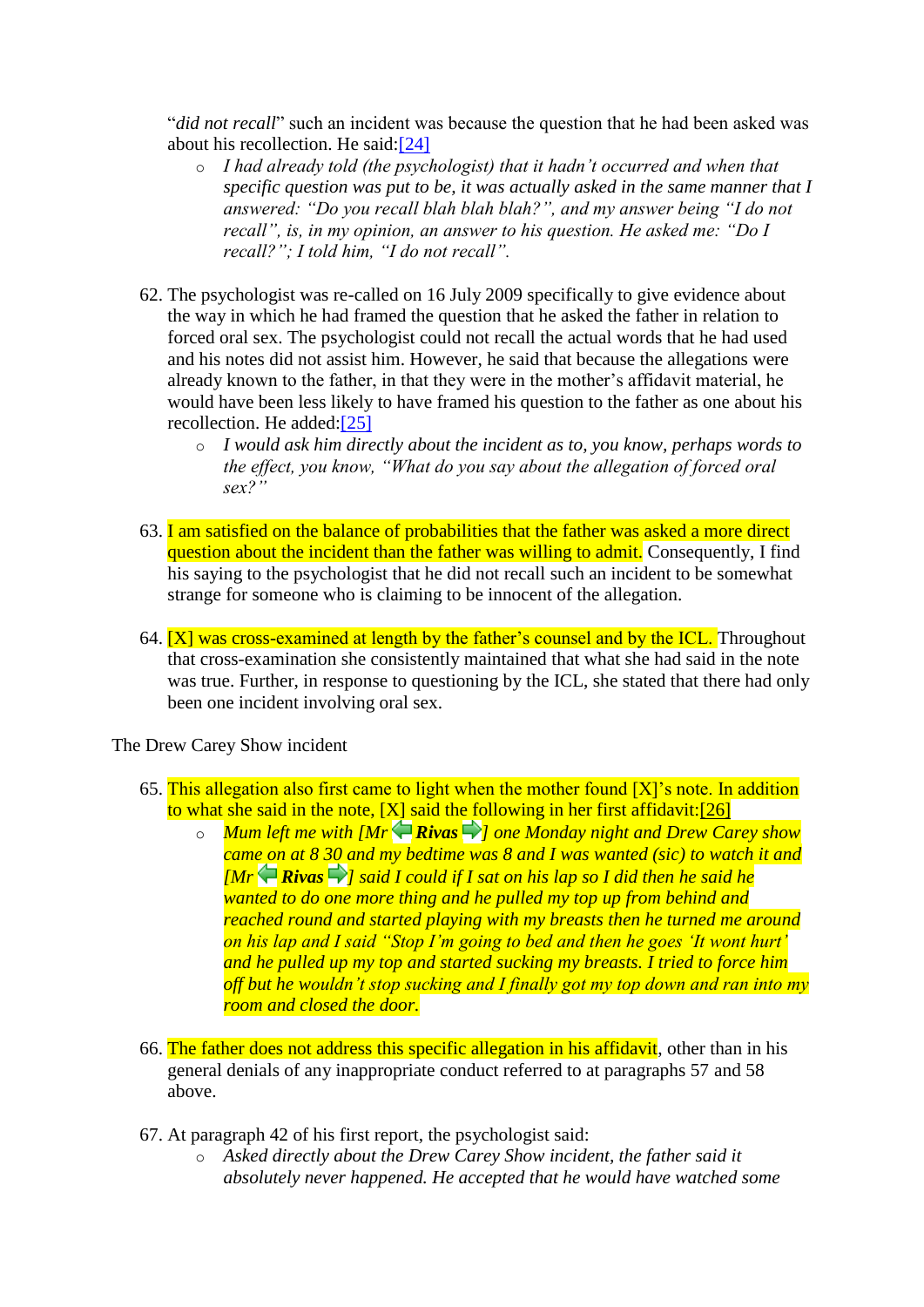*television shows with [X] but he could not specifically recall watching this show with her. He said he was interviewed by Police CIB for over four hours during which he tried to be as helpful as possible by giving them as much information as he could.*

- 68. When he was cross-examined by the ICL about this allegation, the father said it was "*a fabrication*" and "*it never happened*"[.\[27\]](http://www.austlii.edu.au/cgi-bin/viewdoc/au/cases/cth/FMCAfam/2010/55.html?context=1;query=rivas;mask_path=au/cases/cth/FMCAfam#fn27) He also said:
	- o *She says in her thing that I touched her breast and lifted her top and sucked it, and I can most certainly assure you that nothing even close happened[.\[28\]](http://www.austlii.edu.au/cgi-bin/viewdoc/au/cases/cth/FMCAfam/2010/55.html?context=1;query=rivas;mask_path=au/cases/cth/FMCAfam#fn28)*
- 69. He was questioned further about the allegation and maintained his position. When the ICL said to the father *"Now she said that you didn't let go, you pulled up her top and sucked on her boobs. Your response to that was that you absolutely denied that that happened?"* the father responded: *"Most definitely"*[.\[29\]](http://www.austlii.edu.au/cgi-bin/viewdoc/au/cases/cth/FMCAfam/2010/55.html?context=1;query=rivas;mask_path=au/cases/cth/FMCAfam#fn29)
- 70. When she was cross-examined, [X]'s evidence was also consistent with what she had said in the note and in her first affidavit.

The allegation that the father inappropriately touched [X] at other times

- 71. At paragraph 12 of her first affidavit, [X] said:
	- o *Mum went to gun club every Wednesday night and I would cry every time she leftbecause I new (sic) what was coming.*  $IMr \bigoplus Rivas \bigoplus l$  *would chase me around the house and pretend to tickle me but he would be groping my breasts and touching my lower regions trying to undo buttons all the time.*
- 72. At paragraph 21 she added:
- 73.  $\text{[Mr]}$  **Rivas** I only stopped touching me at the end of year 8 which was when I started to defend him off and when I started telling my friends about what he had done to me and started to stand up for myself.
- 74. When she was cross-examined by the ICL, [X] said:
	- o *The fondling went on for years[.\[30\]](http://www.austlii.edu.au/cgi-bin/viewdoc/au/cases/cth/FMCAfam/2010/55.html?context=1;query=rivas;mask_path=au/cases/cth/FMCAfam#fn30)*
- 75. She went on to say:
	- o *... the touching and stuff went on for years until I could fight back like, otherwise he'd just hold me down until – and yeah[.\[31\]](http://www.austlii.edu.au/cgi-bin/viewdoc/au/cases/cth/FMCAfam/2010/55.html?context=1;query=rivas;mask_path=au/cases/cth/FMCAfam#fn31)*
- 76. This general allegation was not specifically addressed by the psychologist in his first report, but that is not surprising because [X] had sworn her first affidavit six months after that report was released.

The allegation that the father showed [X] pornographic material

- 77. The mother first reported in relation to this allegation as follows[:\[32\]](http://www.austlii.edu.au/cgi-bin/viewdoc/au/cases/cth/FMCAfam/2010/55.html?context=1;query=rivas;mask_path=au/cases/cth/FMCAfam#fn32)
	- o *... [X] told me that [MrRivas [\]](http://www.austlii.edu.au/cgi-bin/viewdoc/au/cases/cth/FMCAfam/2010/55.html?context=1;query=rivas;mask_path=au/cases/cth/FMCAfam#disp20) showed her pictures in books of men and ladies doing things naked. She described where I should go to look for these books right down to what shelf and the packet containing overalls that they were under. Following her directions I was able to find the pornography*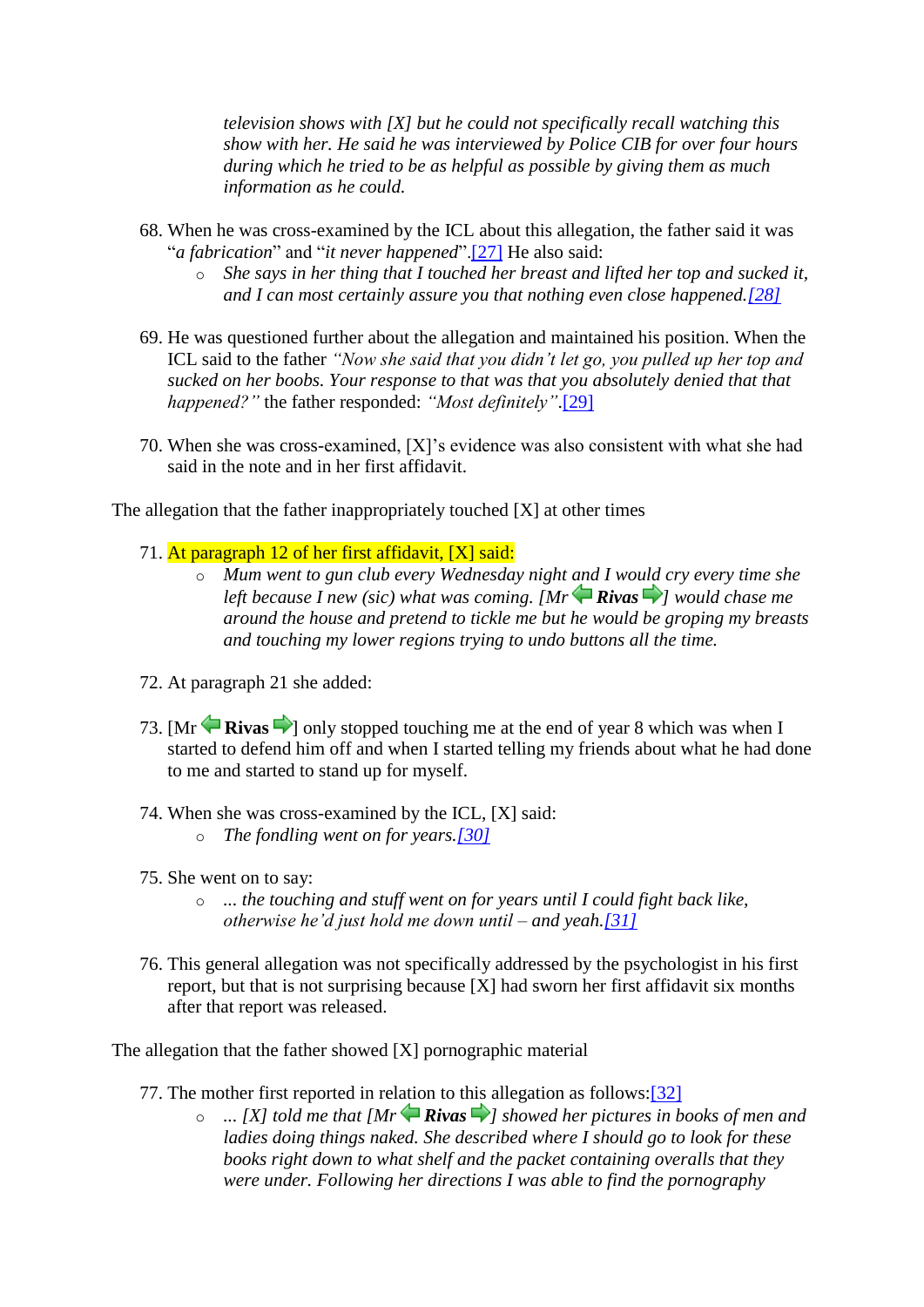*books and saw the pictures she had described to me. I confronted [Mr Rivas ] with this and he said that she must have come across them when she was snooping. I asked why she would be snooping amongst his clothes in the top of his wardrobe and he explained that she must have been searching for hidden presents or something. I demanded that [Mr Rivas ] get rid of these books which he later told me that he had.*

78. In her first affidavit [X] said the following:

- o *[MrRivas [\]](http://www.austlii.edu.au/cgi-bin/viewdoc/au/cases/cth/FMCAfam/2010/55.html?context=1;query=rivas;mask_path=au/cases/cth/FMCAfam#disp23) had showed me some pornographic books and I then told mumabout them.* [Mr  $\bigoplus$  **Rivas**  $\bigoplus$ [\]](http://www.austlii.edu.au/cgi-bin/viewdoc/au/cases/cth/FMCAfam/2010/55.html?context=1;query=rivas;mask_path=au/cases/cth/FMCAfam#disp24) told mum that I was making it up, but I *was able to take mum to the wardrobe and show her where the magazines were which were under some of [Mr Rivas ]'s jumpers.*
- 79. In his first report the psychologist said the following in relation to his interview with [X][:\[33\]](http://www.austlii.edu.au/cgi-bin/viewdoc/au/cases/cth/FMCAfam/2010/55.html?context=1;query=rivas;mask_path=au/cases/cth/FMCAfam#fn33)
	- o *She said several other more significant incidents stand out from this background of generalised unwanted sexualised attention. One of her earliest memories of his inappropriate sexualised behaviour was when he showed her his pornographic magazine. He showed her where it was kept. She recalled sitting on the bed with him turning the pages and commenting on each picture. She said that four specific images are still vividly recalled by her in an unwanted, intrusive manner that still upsets her. [X] was observed to become tearful as she made this statement. There were also other signs of autonomic arousal that tended to confirm her statement. Asked to place the magazine incident in time, [X] immediately responded that it occurred when she was in grade three being taught by Ms G.*
- 80. In relation to his discussion about this allegation with the father, the psychologist said[:\[34\]](http://www.austlii.edu.au/cgi-bin/viewdoc/au/cases/cth/FMCAfam/2010/55.html?context=1;query=rivas;mask_path=au/cases/cth/FMCAfam#fn34)
	- o *Asked directly about the pornographic magazine incident described by the mother, the father refuted ever showing [X] those magazines, or leaving them in a place where [X] could find them.*
- 81. When he was cross-examined, the father denied showing [X] pornographic material[.\[35\]](http://www.austlii.edu.au/cgi-bin/viewdoc/au/cases/cth/FMCAfam/2010/55.html?context=1;query=rivas;mask_path=au/cases/cth/FMCAfam#fn35)
- 82. [X] was not cross-examined about this allegation.

#### Comment about credit

- 83. In his first report the psychologist said[:\[36\]](http://www.austlii.edu.au/cgi-bin/viewdoc/au/cases/cth/FMCAfam/2010/55.html?context=1;query=rivas;mask_path=au/cases/cth/FMCAfam#fn36)
	- o *Even though a positive finding cannot be made in relation to [X]'s allegations, the Writer's concluded opinion is that a reasonable probability exists that the father exposed [X] to sexualised material and that he indecently assaulted her in the manner she has described. Her description of these experiences was detailed, used language that was age appropriate, and activated emotions and other indications of psychophysiological distress that were involuntary. No evidence was found that the disclosures were externally influenced. The accounts of her experience provided by [X] herself and her mother were consistent with the known psychological sequelae of this form of victimisation.*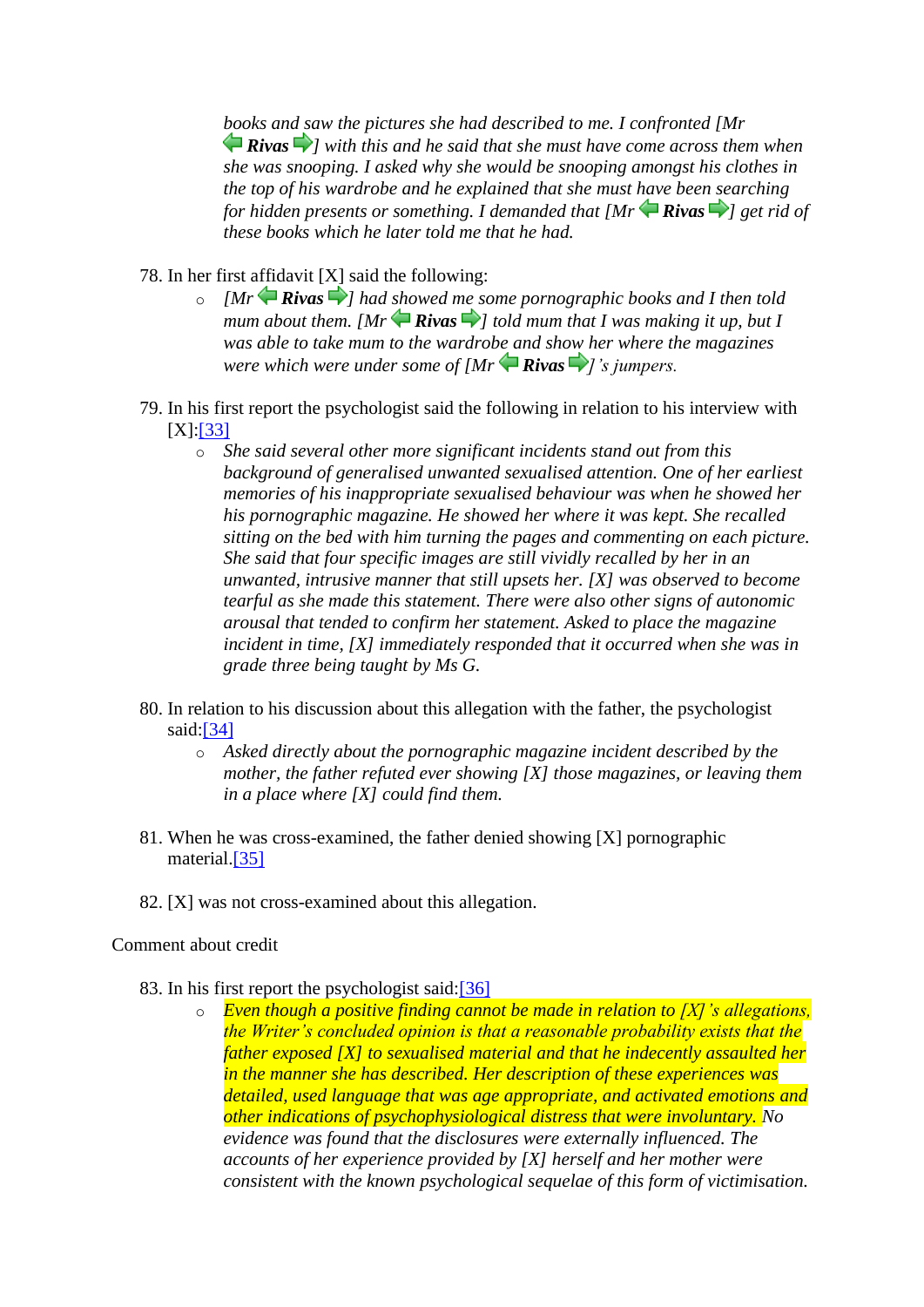*The father's assertion that [X] would have told her mother anything adverse that had happened is not persuasive. Children generally do not talk about such experiences of sexual assault. Indeed, this phenomenon is well understood and termed 'childhood sexual abuse accommodation syndrome'. The explanation given by [X] of the father's behaviour toward her also suggests behavioural indicators known to be consistent with 'grooming'. In particular a poor sense of boundaries and an erosion of the parent-child differential appears to have been present in the father's interaction with [X], beginning with mildly inappropriate/apparently naive touching and exposure to sexualised images in a magazine. While the more serious allegations relate to a period of time when [X] was in grade three, she did report some continuation of unwanted sexualised touching that she says was witnessed by at least one friend when she was in grade seven.*

- 84. The psychologist was cross-examined at length in relation to that first report during the first two days of the hearing and maintained his opinion in relation to what is set out above.
- 85. The father was in the witness box for nearly five hours, the mother for nearly seven hours and [X] for more than three hours. Consequently, I had good opportunities to hear their evidence and to observe their demeanours. I found [X] in particular to be a most impressive witness, notwithstanding that she was from time to time visibly distressed by the situation in which she found herself. In my view, she was not "faking it" at any time and her distress was real and understandable.
- 86. Consequently, when I consider the question of credit, I conclude that on the balance of probabilities the evidence of the mother, and in particular that of  $[X]$ , is to be preferred over that of the father in relation to these matters. However, I do not come to that conclusion lightly, because the allegations against the father are very serious and, pursuant to the provisions of sub-section (2)(c) of [section 140](http://www.austlii.edu.au/cgi-bin/viewdoc/au/legis/cth/consol_act/ea199580/s140.html) of the *[Evidence](http://www.austlii.edu.au/cgi-bin/viewdoc/au/legis/cth/consol_act/ea199580/)*  [Act 1995,](http://www.austlii.edu.au/cgi-bin/viewdoc/au/legis/cth/consol_act/ea199580/) I must take the gravity of the matters alleged into account. I am also aware from the decision in *Lindsey and Lindse[y\[37\]](http://www.austlii.edu.au/cgi-bin/viewdoc/au/cases/cth/FMCAfam/2010/55.html?context=1;query=rivas;mask_path=au/cases/cth/FMCAfam#fn37)* that sub-section (2)(c) incorporates dicta from cases such as *Briginshaw[,\[38\]](http://www.austlii.edu.au/cgi-bin/viewdoc/au/cases/cth/FMCAfam/2010/55.html?context=1;query=rivas;mask_path=au/cases/cth/FMCAfam#fn38) Reifek v McElro[y\[39\]](http://www.austlii.edu.au/cgi-bin/viewdoc/au/cases/cth/FMCAfam/2010/55.html?context=1;query=rivas;mask_path=au/cases/cth/FMCAfam#fn39)* and *Helton v Allen. [\[40\]](http://www.austlii.edu.au/cgi-bin/viewdoc/au/cases/cth/FMCAfam/2010/55.html?context=1;query=rivas;mask_path=au/cases/cth/FMCAfam#fn40)*
- 87. A passage of Dixon J's judgment in *Briginshaw* reads as follows: *[\[41\]](http://www.austlii.edu.au/cgi-bin/viewdoc/au/cases/cth/FMCAfam/2010/55.html?context=1;query=rivas;mask_path=au/cases/cth/FMCAfam#fn41)*
	- o *The truth is, that when the law requires the proof of any fact, the tribunal must feel an actual persuasion of its occurrence or existence before it can be found. It cannot be found as a result of a mere mechanical comparison of probabilities independent of any belief in its reality.*
- 88. When I consider all the evidence in relation to the matters referred to from paragraph 56 above, I find that I feel an actual persuasion in each case that things occurred as [X] has said they occurred. Clearly, significant consequences flow from such a finding.

#### **The consequences of the credit finding**

89. In his first report, the psychologist said: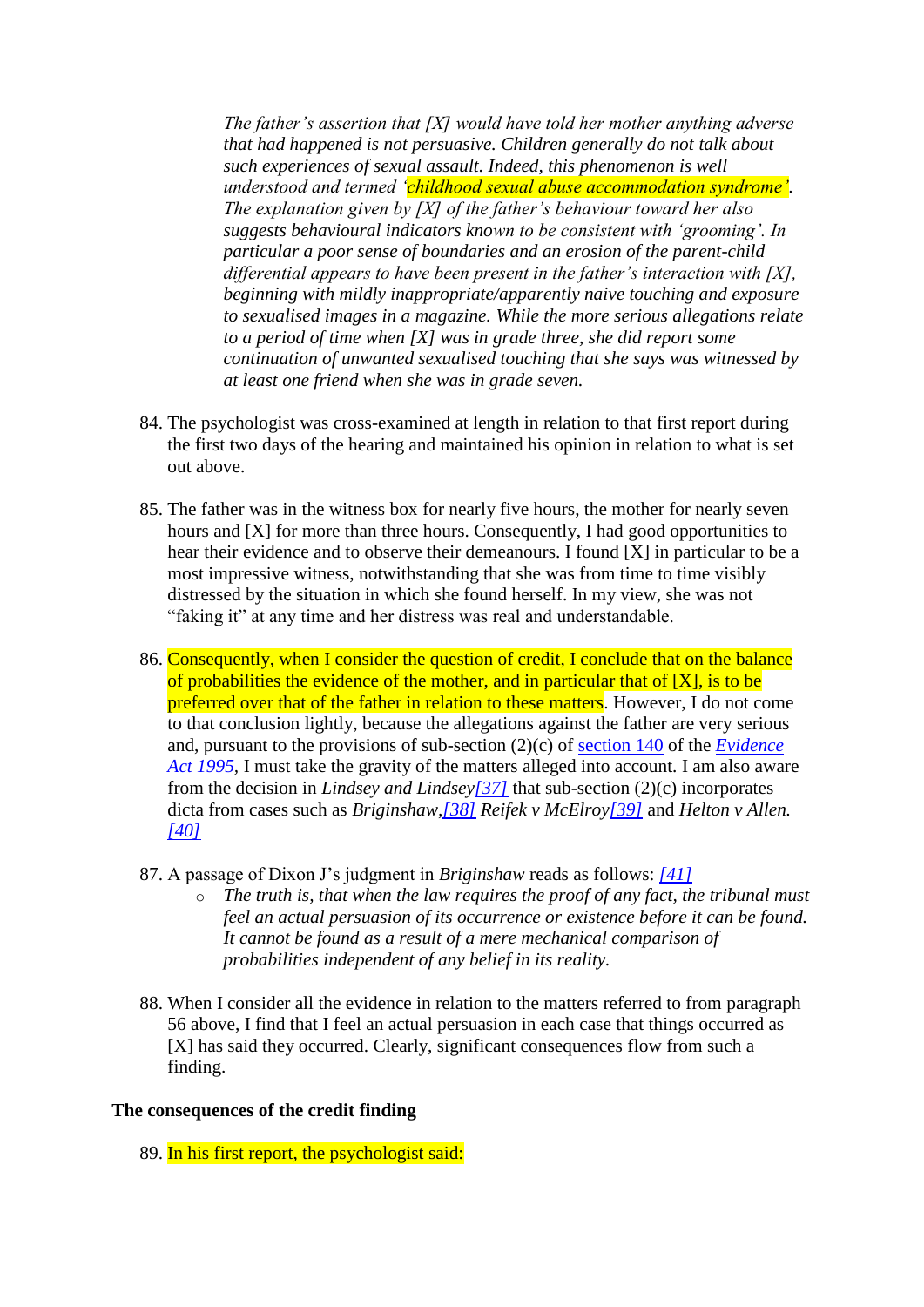- o *However, having regard to all the facts, in particular the reports of the mother and [X], the possibility that the father presents with Pedophilia cannot be excluded. This disorder is characterised by sexual activity involving a prepubescent child. If it is accepted that [X]'s disclosures are a true account of the father's behaviour, then the formal diagnosis of Pedophilia, Sexually Attracted to Females, Limited to Incest, Nonexclusive Type is enabled in the manner this disorder is defined in the Diagnostic and Statistical Manual of Mental Disorders (DSM-IV-TR).*
- 90. The psychologist was cross-examined vigorously by counsel for the father and when he was asked: "*So you are really saying that if [X] is correct, he is a paedophile?*" he responded: "*That's right*".
- 91. When it was put to him that the word "*paedophile*" created unfair weight in his report, the psychologist responded:
	- o *It's not a word that I ever use without considerable care.*
- 92. I accept the evidence and expertise of the psychologist and reject the criticisms of both his reports and his evidence that were made by the father's counsel in his closing submissions.
- 93. In my view, it follows from my acceptance of the evidence and expertise of the psychologist, that the father must represent a risk to the children, particularly as they are still pre-pubescent, being aged seven and five years old. It is my further view that the level of risk is sufficiently unacceptable for there to be no contact between the father and the children other than in full-time presence of a responsible adult. (I will refer to this further below.)
- 94. I would have come to that view even without considering the other allegations against the father that are to be found in the mother's first affidavit, where she says the following: [\[42\]](http://www.austlii.edu.au/cgi-bin/viewdoc/au/cases/cth/FMCAfam/2010/55.html?context=1;query=rivas;mask_path=au/cases/cth/FMCAfam#fn42)
	- o *In November [Z] and [Y] were getting undressed ready for their bath and I ducked out of the bathroom to get their pyjamas. When I came back in [Z] was laying on top of [Y] and both were naked and she was kissing her and calling her little sexy girl. I questioned what they were doing and [Y] said that they were being sexy girls and putting their fanny's together. When I questioned [Y], she said that she saw it on Dad's TV on Home and Away;*
	- o *On another occasion we had gone to the bathroom to get ready for a bath and [Z] had said lets take our clothes off and be sexy girls. I questioned her who showed you that rubbish and [Z] answered" daddy did"; and*
	- o *In January 2008 we were again in the bathroom preparing for a bath, [Z] says to me "you don 't sex up the bum, do you mum? ". I beg your pardon. "you don 't sex up the bum do you? Sexy girls, sex other places, but not up the bum do they" No indeed they don't. I was too scared to ask where that one came from.*
- 95. The father consistently denied that any such things happened while the children were with him.
- 96. The psychologist said the following in relation to these allegations;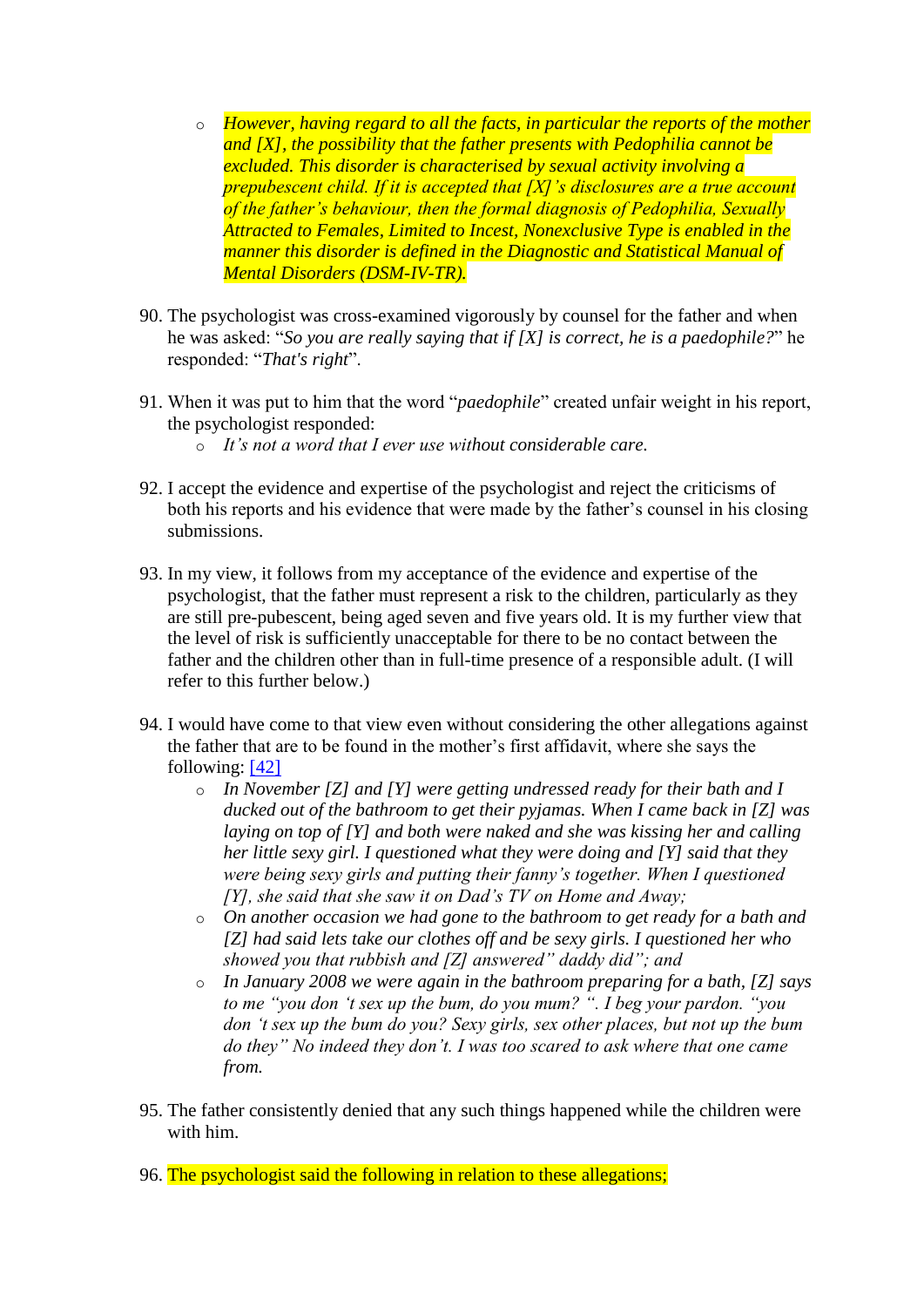- o *On the basis that [X] was subjected to inappropriate sexualised behaviour, some risk exists that [Y] and [Z] may also be subjected to similar behaviour in the father's unsupervised care. This concern is further amplified by the fact that both [Y] and [Z] have already demonstrated age inappropriate sexualised behaviour that they say was acquired through interaction with the father. These behaviours have only been observed by the mother and, to the Writer's knowledge, they have not been corroborated by any other source. Open mouth kissing, the term 'girlfriend kisses', and 'sexy girl' behaviour that entails the girls lying on top of each other naked are not considered to be within the normal range of sexualised behaviour for children of these ages. The behaviours, if accepted as having occurred, suggest exposure to sexualised behaviour or material. They are consistent with the phenomenon of 'grooming' described above. The possibility that the father is responsible for encouraging these sexualised behaviours cannot be ruled out. The probability that [Y] and [Z] have been exposed to inappropriate sexualised behaviour by the father suggests a persisting pattern of such inappropriate behaviour over a number of years. One implication of this is that it suggests a likelihood of similar behaviour in the future[.\[43\]](http://www.austlii.edu.au/cgi-bin/viewdoc/au/cases/cth/FMCAfam/2010/55.html?context=1;query=rivas;mask_path=au/cases/cth/FMCAfam#fn43)*
- 97. He added:
	- o *A factor mitigating against the risk of harm described above is the possibility that, because the father formed an attachment relationship with [Y] and [Z], he may be less likely to incorporate them in any sexualised ideas. A further factor reducing the risk of harm is the likelihood that, once detected, sexual abuse is much harder to repeat. The direct attention to the father's sexualised behaviour in these proceedings may be a powerful deterrent to any further inappropriate sexualised behaviour[.\[44\]](http://www.austlii.edu.au/cgi-bin/viewdoc/au/cases/cth/FMCAfam/2010/55.html?context=1;query=rivas;mask_path=au/cases/cth/FMCAfam#fn44)*
- 98. In my view, these further allegations must only add to the concern that I have that the father represents an unacceptable risk to the children.

# **The photographs**

99. In her second affidavit [X] says[:\[45\]](http://www.austlii.edu.au/cgi-bin/viewdoc/au/cases/cth/FMCAfam/2010/55.html?context=1;query=rivas;mask_path=au/cases/cth/FMCAfam#fn45)

- o *In early September 2008 I was at home and I picked up my digital camera to have a look at the photographs on it. My recollection is that I picked the camera up from the microwave. If the camera is not in use it is normally kept on top of the computer desk as I am often uploading photographs from the camera to the computer.*
- o *I was leaning up against the kitchen bench looking at the photographs to see what was on the camera and [Y] and [Z] were in their bedroom at the time. I cam (sic) across some pornographic images that I knew that I had not taken and my immediate reaction was that I blurted out "what the hell' and I called [Y] and [Z] out of their bedroom and asked them "what have you been taking photos of'. When the children came out I did not show them the photographs, but instead again asked them what they had been taking photographs of. [Z] said to me "[Y] took them". I then asked them what the photographs were of and they just stood there and looked at me without saying anything. Neither of the girls spoke. I then called out to Mum who was in the lounge room and*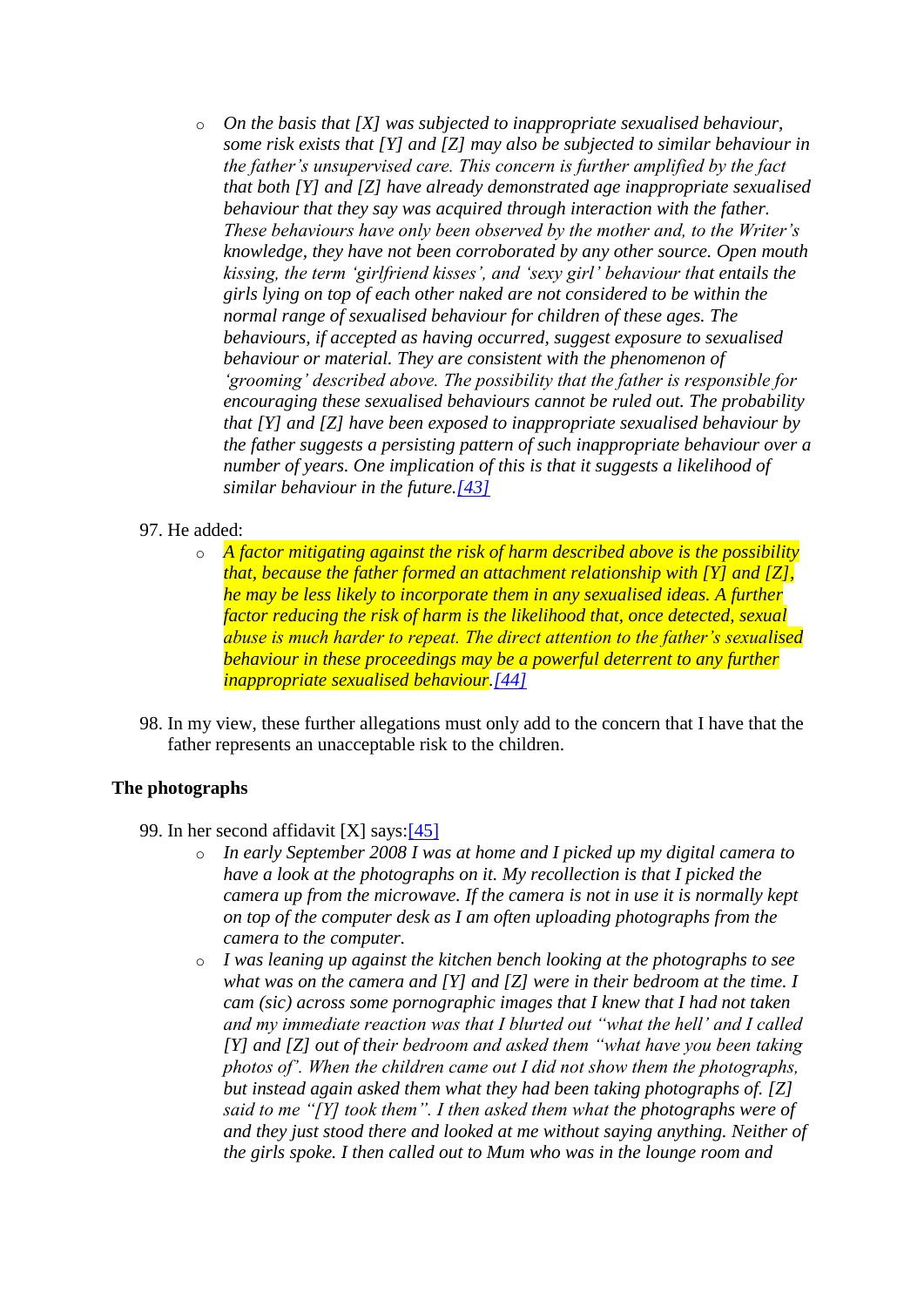*showed her the photographs. Mum was shocked and horrified by the photographs and immediately took the camera.* 

- o *I was very upset with [Y] and [Z] and I told them they were not allowed to use my camera anymore.*
- 100.  $[X]$  also said: $[46]$ 
	- o *The girls often borrow my camera to take random photographs and they will take them of the desk or books or of their toys. It is, therefore, not uncommon for them to pick up the camera and use it.*
- 101. The mother's third affidavit corroborates the circumstances in which the photographs were discovered by [X].
- 102. By the time that the hearing concluded there appeared to be general acceptance that [Y] had taken the photographs of [Z] on or about

6 September 2008. I accept that [Y] did take those photographs at that time and that she was sufficiently experienced to take such photographs with an auto-focus digital camera of the type that was used. However, it is not her photographic ability that is of concern to me, but rather the content of the photographs. An accurate description of those photographs is given at the paragraph 31 above.

103. In his letter to the ICL dated 10 April 2009 (Exhibit "ICL6"), the psychologist also said:

- o *All but one photo (524) appears to be a deliberate photo of the genital region and for this reason the photos appear focused and purposeful. [Z]'s posture, lying on her back with legs spread and well back resembles a posture for sexual intercourse. Unless she has directly witnessed sexual intercourse in this manner, knowledge of that posture would be beyond [Z]'s developmental maturity. This suggests possible adult involvement in encouraging or directing [Z] to adopt these poses. Either [Z] has some prior experience of these postures, or she was instructed to adopt those postures at the time the photos were taken. A possible alternative explanation for [Z]'s posture in these photos is that it is not dissimilar to that adopted when a child's nappy is being changed. This explanation seems less likely because all the photos, even the two not of a child lying on her back, are so deliberately focused on the genital region and hence appear to have a sexual quality.*
- 104. I must say at this point that photograph 530 makes it very clear to me that the photographs are not related to nappy changing.
- 105. The psychologist went on to say:
	- o *It is asserted that [Y] took these photos. Such purposeful photographing of a child's genitalia is, in the Writer's opinion, outside the range of naïve sexualised play that could normally be encountered for children of this age. This raises questions about how and where [Y] learnt about taking photos of girl's genitalia? If only [Y] was present when these photos were taken, and [Y] directed [Z]'s behaviour, how did [Y] acquire the knowledge to do so?*
	- o *The photos suggest possible adult involvement. Whether or not there has been adult involvement, and the nature of that involvement, can only be determined*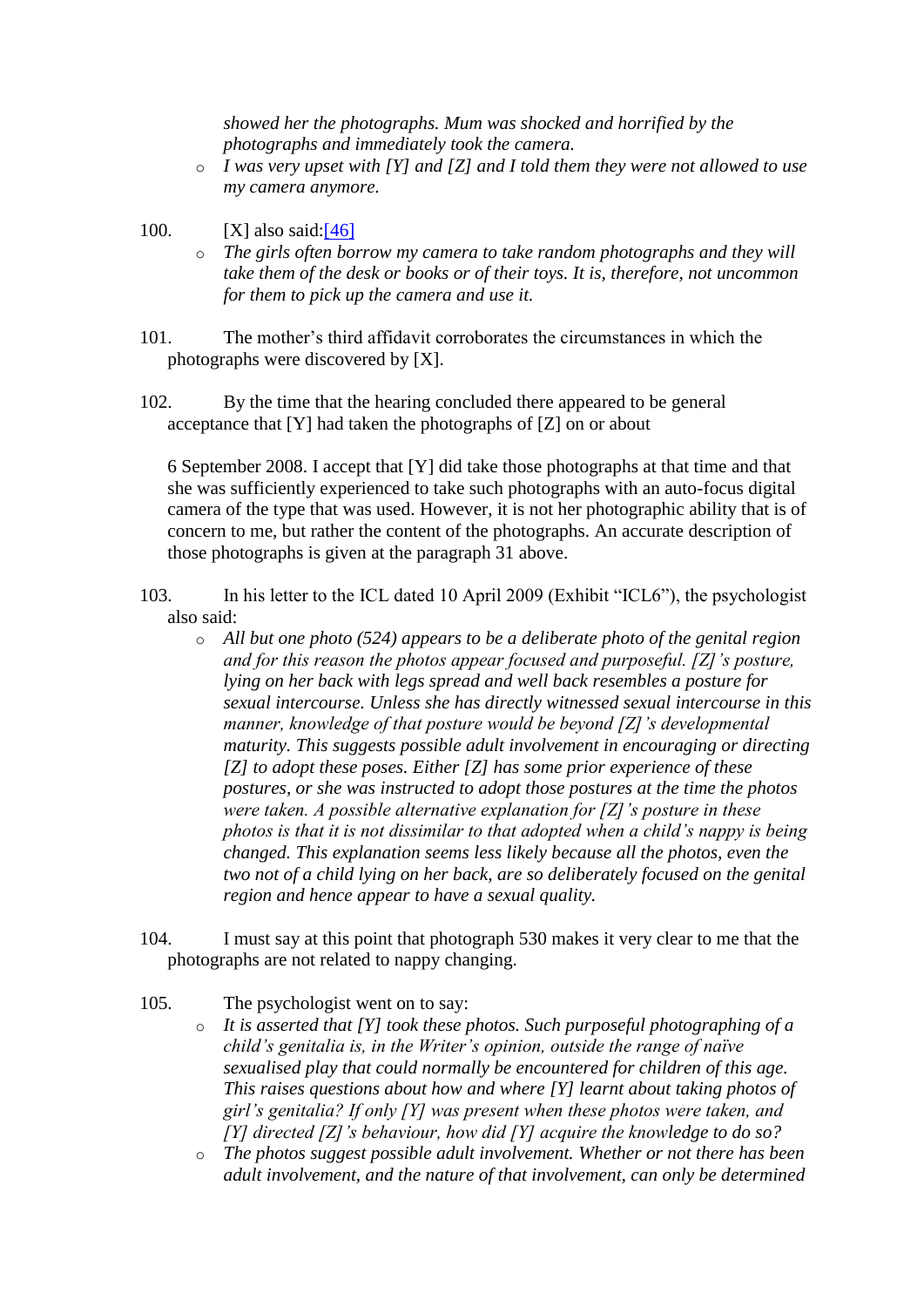*by careful interview of the children. That interview would be most effectively conducted by a Police Officer with training in the interview of children who have been subjected to inappropriate sexual conduct. Indeed, given the nature of the images, the Writer sees a mandatory obligation to notify the authorities about these photographs.*

106. The psychologist made the following recommendation:

- o *It is recommended that Tasmania Police be requested to review the photographs and conduct an interview with [Y] and with [Z] as soon as is possible. Detective C at [B] CIB is an appropriate contact for this purpose.*
- 107. The children were interviewed and the psychologist reported that Detective C has communicated with him by email as follows:
	- o *I've interviewed both girls and in short they both acknowledged [Y] took the photos of [Z] in [Y]'s bedroom (bottom bunk bed) at their current house. Neither girl could give a reason why they were taken, however below is a short summary on what each girl said:*
	- $\circ$  **[Z]**

*As soon as I mentioned 'photos', she wanted to go back downstairs. After a quick change of subject, she was happy to talk again. Said that [Y] took the photos and no one else was there. They were taken a long time ago - after Christmas. It was [Y]'s idea to take the photos, but she can't remember what [Y] said. The photos were taken in [Y]'s bedroom on the bunk bed. She hadn't seen the photos. They were taken on sis' camera ([X]). She hasn't done any similar photos before or since. No one else has taken photos like that or asked her to. No further disclosures on why they were taken in that position, etc.*   $\circ$  *[Y]* 

*Didn't want to be recorded (this occurred anyway, though consent was not gained on video). Took a while to speak at the beginning of the interview. Initially couldn't remember if she took them or not, then said she did. They were taken at home on [Y]'s bottom bunk bed. Were taken after Christmas. Were taken on 'sissies' camera ([X]). [Z] asked her to take them. She has never taken any other similar photos. She has not posed in the same way before or had photos taken of her like that. States [Z] comes into her room and looks at her and people naked and its disgusting. Sis ([X]) growled at them after the photos were taken and said 'you're dead' and made [Z] go to her room. Provided no further information on the photos and did not disclose why the photos were taken.*

- 108. When she was cross-examined, [X] was quite certain that she would not have said "*you're dead*" to her sisters but nothing really turns on that.
- 109. In the Terms of Reference for his second report, the psychologist was asked "whether the photographs are more likely to be the result of naïve child behaviour or whether they are the results of adult influence". He concluded as follows[:\[47\]](http://www.austlii.edu.au/cgi-bin/viewdoc/au/cases/cth/FMCAfam/2010/55.html?context=1;query=rivas;mask_path=au/cases/cth/FMCAfam#fn47)
	- o *Some child behaviours can be considered to be self-directed and autonomous. Many other child behaviour repertoires are learnt from the modelled behaviour of others, or from the direction of other people. Children learn by*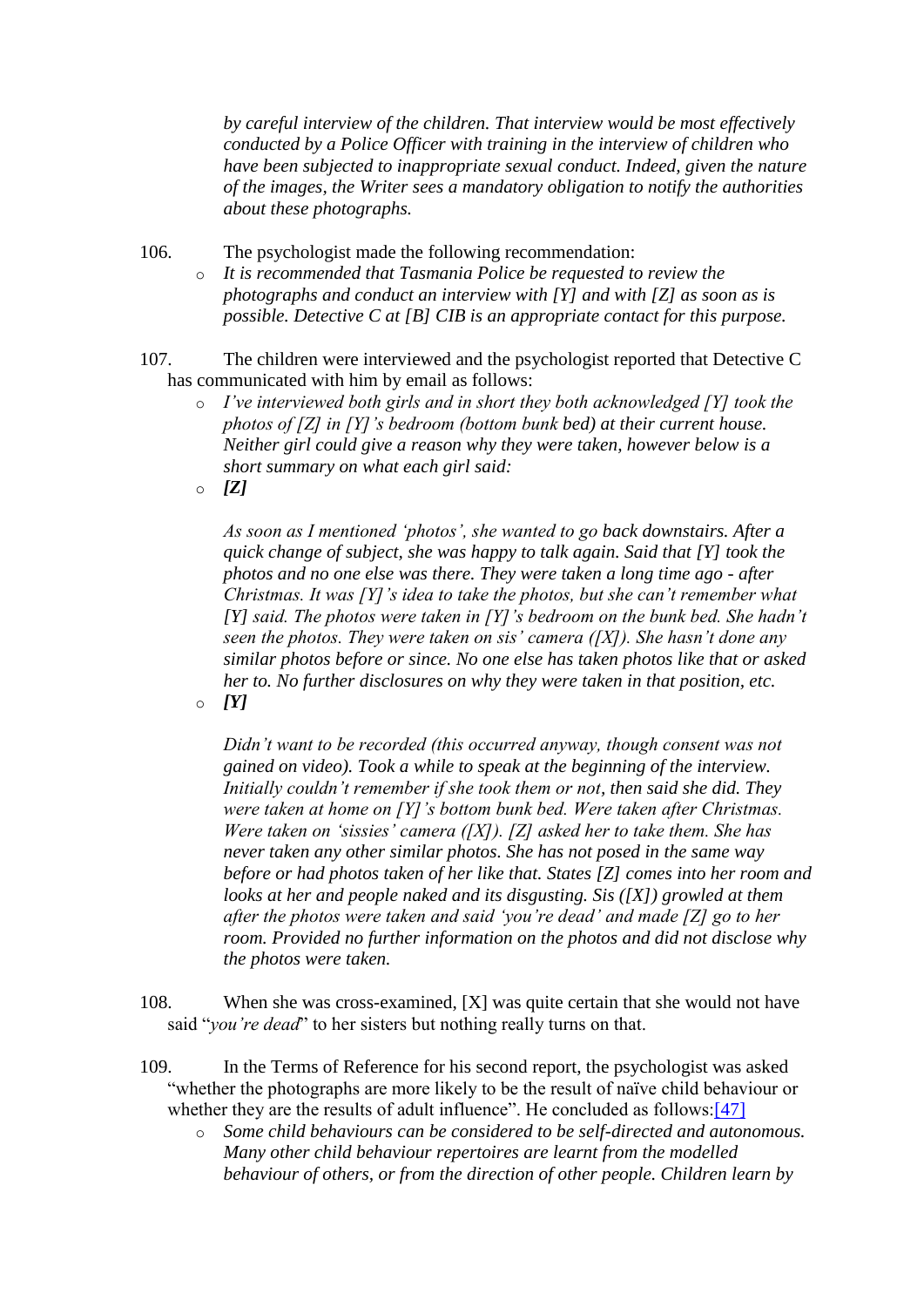*observing the behaviour modelled by other people directly, or indirectly through media such as video and photo images.* 

- o *It is possible that the photos were taken in the course of normal self-directed child sexual game playing, and that the use of a digital camera reflects the impact of access to new technology on childhood behaviour. The interviews with the children lends support to this conclusion.*
- o *However, the Writer's view is that the behaviour shown in the photographs is not within the range of normal child sexual behaviour shown in Table 1. The photographs show a purposeful focus on close-up photos of [Z]'s genitalia and buttocks while she adopts certain postures that appear stereotypically sexualised; not the playful interest that could be expected of children of this age. Det. Const. C and Ms A are also of the view that the behaviour shown in the photos is not normal sexual behaviour for children of these ages.*
- o *It is more likely that the photos reflect behaviour that the children have seen modelled, either personally or indirectly, or behaviour that was directed by another person. If the children have seen similar images of genitalia and nudity in photos or video material, then they could be expected to mimic that observed behaviour. If another person has previously photographed them in a similar manner, then they could be expected to mimic that behaviour. The remaining possibility is that the photography was directed by another person who instructed the children as to what to do.*
- 110. It was accepted by all that the photographs were taken at a time after the orders for the father's supervised contact were made, so the psychologist was asked "*whether it is possible and if so explain the reasons for this possibility the children could retain a memory and/or replicate conduct arising from the direct influence of the father*". His response to that was[:\[48\]](http://www.austlii.edu.au/cgi-bin/viewdoc/au/cases/cth/FMCAfam/2010/55.html?context=1;query=rivas;mask_path=au/cases/cth/FMCAfam#fn48)
	- o *Capacity for long term memory is established by the time a child is four years old. Individuals typically do not recall things that happened before they were three years old. Although infants can recognise sights, sounds, and smells they have previously encountered, the ability to recall an experience develops later. By age two and a half children describe specific past events. Such early memories, however, do not generally become part of autobiographical memory; the subset of episodic memory that represents individuals own life histories. By the time a child is three years old they can actively participate in conversations about past events. Experiences that are high in novelty (newness and interest) are encoded more strongly into long term memory and more easily recalled later. At the time the photos were taken both girls, but [Y] in particular, could well have retained memory for events that had occurred ten months prior.*
	- o *There are a number of ways in which the father could have directly or indirectly influenced [Y] to subsequently take the photographs of [Z]. If [Y] accidentally discovered pornographic images, or was shown pornographic images, or was the subject of or witness to similar photographs being taken in the father's home, then it is likely that she would have retained a memory of that experience.*
- 111. The psychologist was also asked to express an opinion whether it was possible that the children's conduct could have arisen from the direct influence of mother, and if so, to explain the reasons for that possibility. His response to that was[:\[49\]](http://www.austlii.edu.au/cgi-bin/viewdoc/au/cases/cth/FMCAfam/2010/55.html?context=1;query=rivas;mask_path=au/cases/cth/FMCAfam#fn49)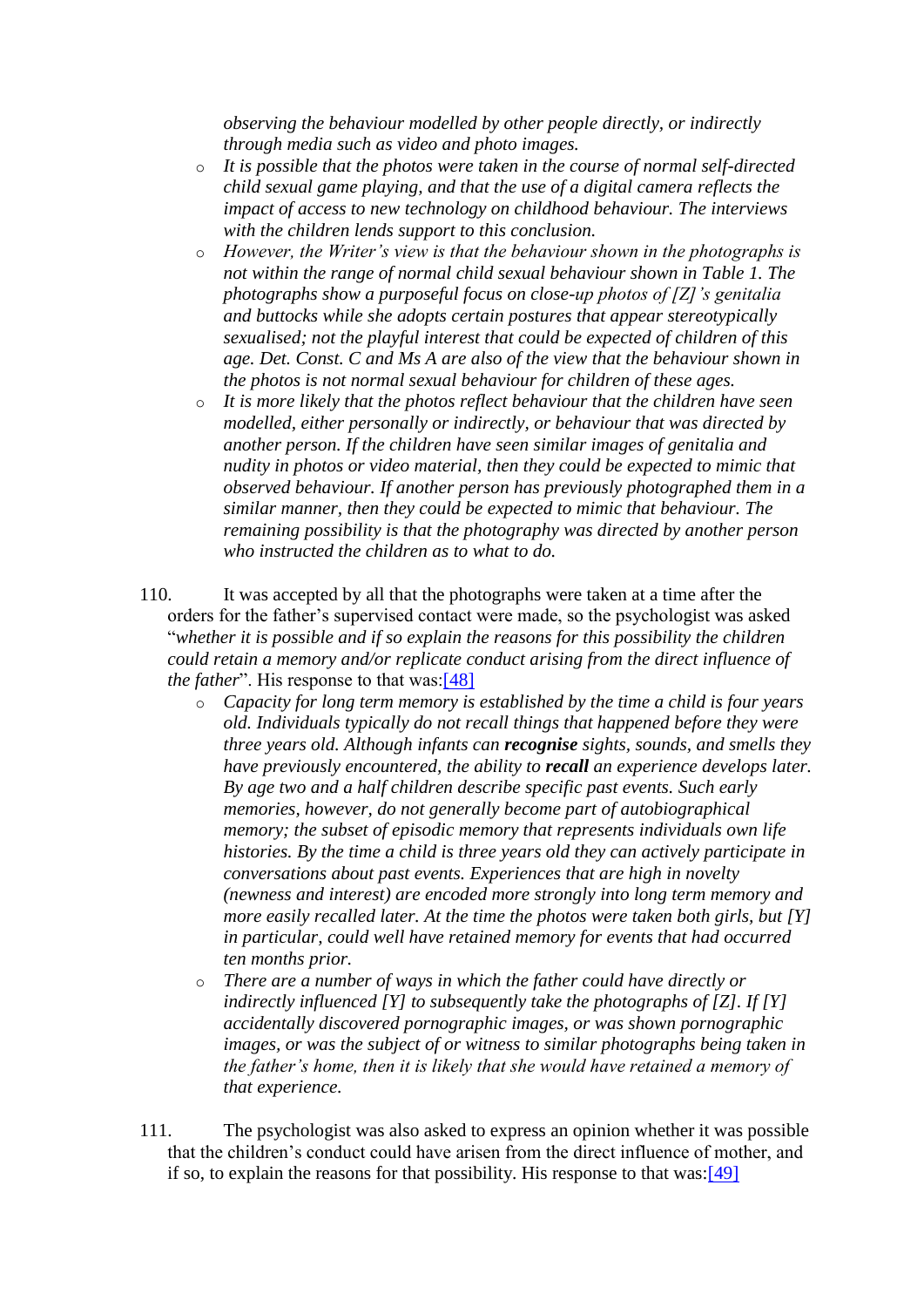- o *If [Y] accidentally discovered or was shown pornographic images, or was the subject of or witness to similar photographs being taken in the mother's home, then it is likely she would have retained a memory of that experience, and possible that she later replicated the behaviour observed by her. It is also possible, as noted above, that a person in the mother's home could have directed [Y] and [Z] to take the subject photos.*
- 112. The psychologist was also asked[:\[50\]](http://www.austlii.edu.au/cgi-bin/viewdoc/au/cases/cth/FMCAfam/2010/55.html?context=1;query=rivas;mask_path=au/cases/cth/FMCAfam#fn50)
	- o *If the Court Expert is of the view that the children could have possibly retained a memory and/or replicated conduct within the photographs which are a direct influence of the either the father or the mother what are the relevant facts, assumptions and/or premises relied upon by the Court Expert in determining the likelihood or otherwise of such opinion.*
- 113. In relation to that, paragraph 13 of his second report reads as follows; o *The Writer is not in a position to conclude that either the mother or the father is responsible for influencing the children to take the photographs. However, it is the Writer's view that a reasonable probability exists the children were exposed to either sexualised material or the behaviour of others, either accidentally or deliberately, that influenced them to take the photographs, and that they could have retained a memory for such an experience for more than 10 months before copying that behaviour in taking the subject photographs.*
- 114. When he was cross-examining the mother, the father's counsel produced a number of photographs of the children in the nude.<sup>[51]</sup> The mother conceded that were taken by her. Counsel's clear intention was to suggest that the children's photographic exploits on or about 6 September 2008 could have resulted from behaviour learnt in the company of the mother. After comparing the photographs taken by the mother and those taken by [Y], I do not accept that. I agree with the psychologist's assessment of the children's photographs and repeat that he said:
	- o *The photographs show a purposeful focus on close-up photos of [Z]'s genitalia and buttocks while she adopts certain postures that appear stereotypically sexualised; not the playful interest that could be expected of children of this age.*
- 115. The photographs taken by the mother were clearly taken in fun and do not show "*postures that appear stereotypically sexualized*". I also refer again to the very suggestive pose by [Z] in photograph 530 in particular, and find that the photographs taken by the mother are of a very different character from that of the photographs taken of [Z] by [Y].
- 116. In my view, a much more likely explanation for the children's behaviour in taking the photographs is that they have been exposed to some pornographic material (accidentally or otherwise), either in a magazine or on a computer.
- 117. In this regard there is abundant evidence that the father was in possession of pornographic material both in magazines and on his computer. I have already accepted [X]'s evidence about his retention of pornographic magazines. Further, the father admits to having shown some pornographic material on his computer to a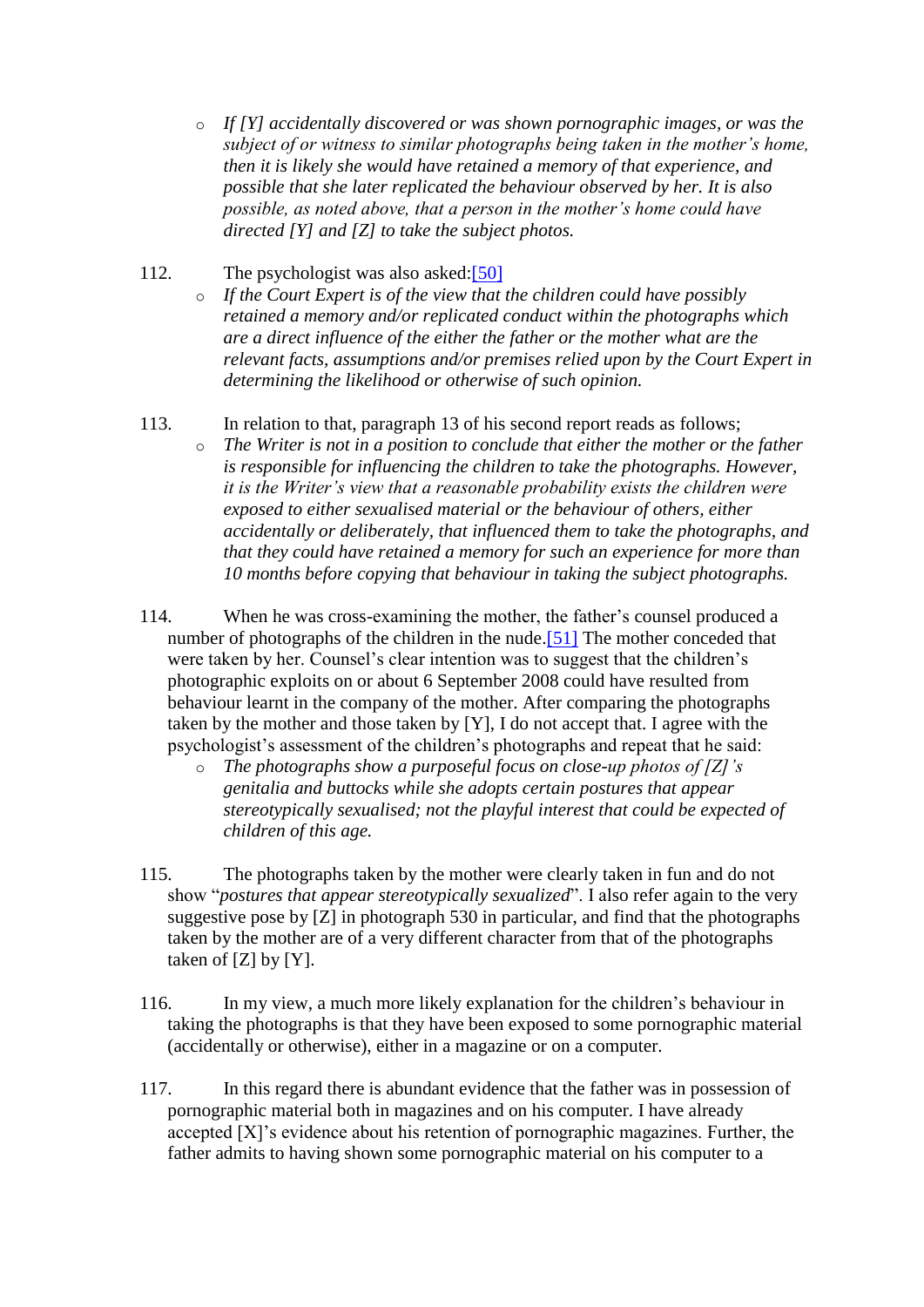young woman (wrongly described as his niece)[.\[52\]](http://www.austlii.edu.au/cgi-bin/viewdoc/au/cases/cth/FMCAfam/2010/55.html?context=1;query=rivas;mask_path=au/cases/cth/FMCAfam#fn52) I also accept that that occurred after the mother had asked him to remove pornographic images from the computer.

- 118. In addition, the father conceded that the mother had discovered him very late at night masturbating in front of his computer.
- 119. The father attempted to suggest that the mother was also in possession of pornographic materials, but I accept her evidence that the particular materials were films "*more about sexual relations, trying to put relationships back together*" than pornographic films. I also accept her evidence that she had not actually watched those films prior to leaving them in the former matrimonial home at separation.
- 120. Having considered this evidence, I am of the view that a probable explanation for the sexualised behaviour of the children in relation to the photographs is that:
	- o they observed pornographic images (accidentally or otherwise) which had been retained by the father on the computer; and
	- o they retained memories of that from a time before the orders for supervised contact were made.
- 121. However, given the gravity of that explanation, I am unable to say that I "*feel an actual persuasion of its occurrence*". Consequently, I do not make that as a positive finding[.\[53\]](http://www.austlii.edu.au/cgi-bin/viewdoc/au/cases/cth/FMCAfam/2010/55.html?context=1;query=rivas;mask_path=au/cases/cth/FMCAfam#fn53)
- 122. I now turn to the matters that I must consider under section 60CC of the Act.

## **Primary considerations**

The benefit to the child of having meaningful relationships with both parents

- 123. It is quite clear that the children have positive and meaningful relationships with their mother and with the half sister, [X].
- 124. In his first report, these psychologist noted the following[:\[54\]](http://www.austlii.edu.au/cgi-bin/viewdoc/au/cases/cth/FMCAfam/2010/55.html?context=1;query=rivas;mask_path=au/cases/cth/FMCAfam#fn54)
	- o *The children were observed in their interaction with the mother and [X] and secure supported relationships very clearly evident. The mother was practised and confident in her management of the children and they, in turn, were comfortable in their interactions with her. [X], too, appeared to be very confident and appropriate in her soothing and care of the children.*
- 125. The psychologist decided not to observe the interaction between the children and the father because substantial observations had already been made at the Contact Centre. In his oral evidence, the psychologist stated that he children have a significant relationship with their father.
- 126. The records of the Contact Centre show that:
	- o the children have responded to the father with smiles, hugs and kisses;
	- o the children have shown no hesitation in allowing personal contact or closeness with the father;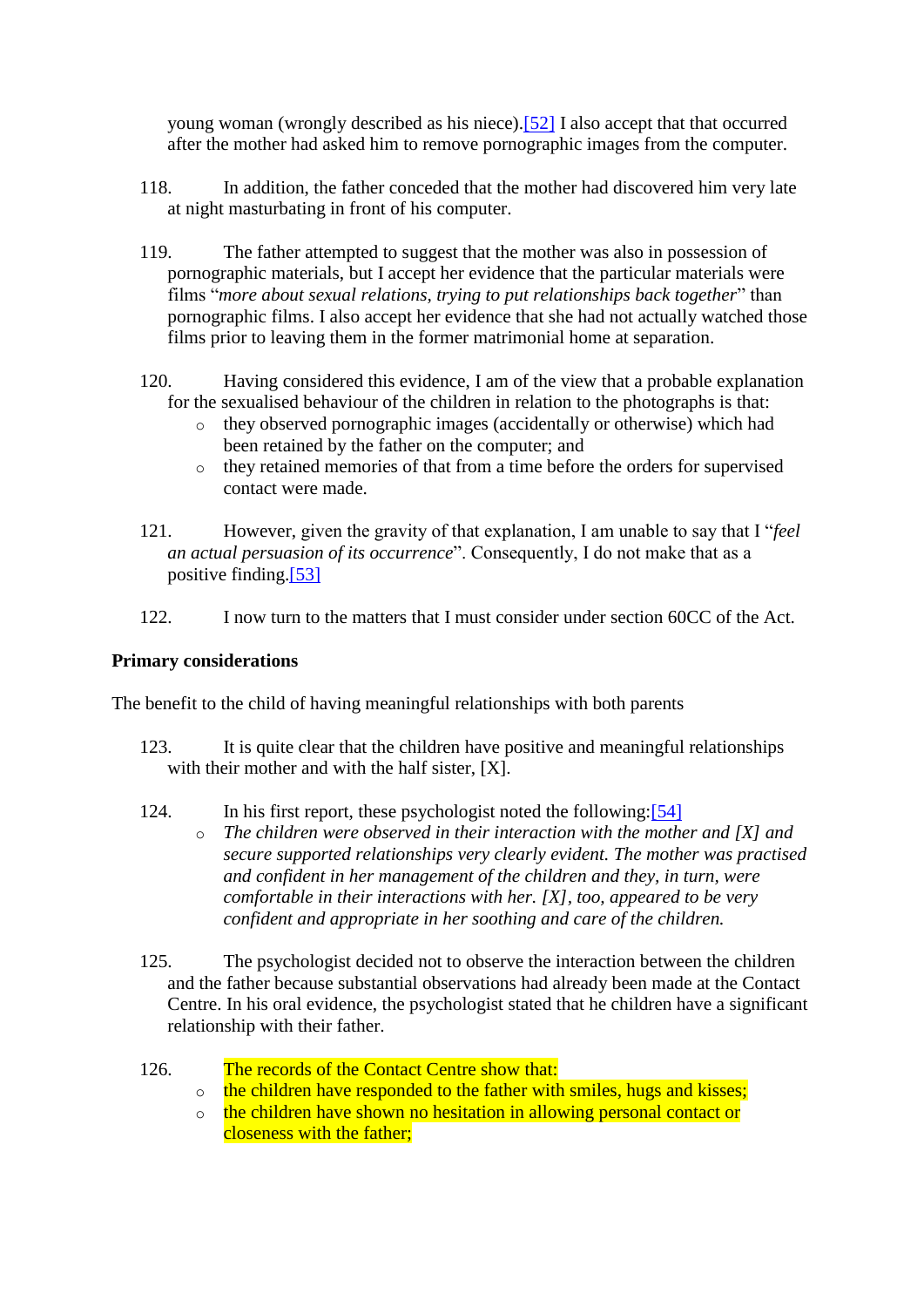- o conversation between them usually starts as soon as the father arrives at the Contact Centre and it is free floating and spontaneous, initiated equally by the children and the father;
- o when visits come to an end, their farewells are usually accompanied by hugs and kisses; and
- $\circ$  each of the children will often sit on the father's knee and tell him that they love him.
- 127. It is not hard to conclude that the children love their father very much. (Indeed, it was clear that both the mother and [X] were both well aware of this.) Consequently, this must be borne in mind when considering any restrictions in contact between the father and the children.

The need to protect the child from harm from abuse, neglect or family violence

128. As can be seen from what I have said above, I consider that there is an unacceptable risk that the children could be the subject of abuse and that therefore there should be no contact between the father and them, other than in full-time presence of a responsible adult. I shall return to that below.

## **Relevant additional considerations**

The children's views

129. The children are not yet old enough to have a relevant to view in relation to the matters that I must decide.

The children's relationships with the parents and other people

- 130. I have referred to the relationships between the children and the parties and [X] above. I do not need to say more.
- 131. During the hearing the father mentioned that he is now in a relationship with a woman who is very supportive of him. Unfortunately, that person did not swear an affidavit and was not a witness. Consequently, it was not possible to make any assessment of her. However, it is clear that the children do not have any relationship with her.
- 132. I am satisfied from the evidence of the father's mother that she has a loving relationship with the children. After I made orders that the father's contact with the children should be supervised at the Contact Centre, the father's mother took the initiative to arrange for visits at that Centre and that shows me that she is committed to continuing her relationship with them.

The willingness and ability of the parents to facilitate and encourage the children's relationships with the other parent

- 133. The psychologist reported as follows:
	- o *The father perceives the mother to be alienating [Y] and [Z] from him, employing the allegations of sexual abuse in a self serving manner toward this*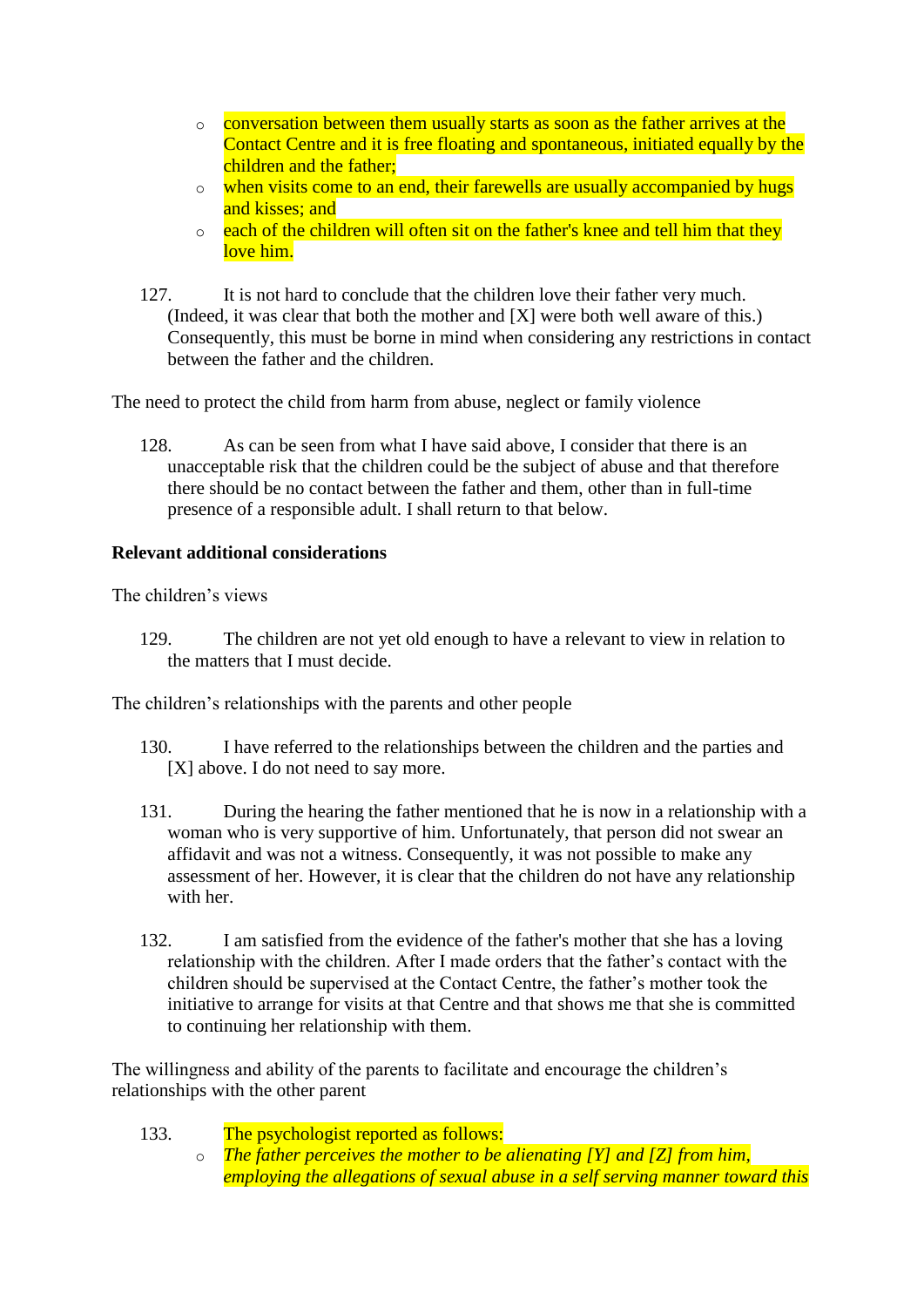*end. The Writer found no evidence to support this and, instead, the mother's behaviour was considered to be balanced and protective. The mother does not seek to prevent the girls from spending time with the father, and observed the positive efforts the father had made in recent months. The father, other than to say that the mother had a vendetta against him, did not criticise her parenting capacity and did not seek to restrict the children's time with her.*

134. The mother has clearly been willing to facilitate continuing relationships between the children and the father, notwithstanding that she believes what [X] says he did to her. That is very much to her credit.

The likely effect of any change in the children's circumstances

- 135. It is clear from letters from the [N] Children's Contact Service to the ICL that the Contact Centre is not designed or funded to provide continuing long term supervised contact.<sup>[55]</sup> Both letters state:
	- o *Alternatively, if risks remained high for the safety of children, and there is no likelihood for a family to move on from supervised visits, the CCS is occasionally asked to provide 5 to 6 supervised visits per year for children to maintain their sense of identity.*
- 136. It is clear therefore that if supervised visits can only continue at the Contact Centre, there will be a significant reduction in the amount of time that the children spend with their father. Given that the children have a close and loving relationship with him, that should be avoided if their safety can be maintained.

The practical difficulty and expense of the children spending time with and/or communicating with a parent

137. Other than the difficulties that are presented in continuing supervised contact, this is not a relevant factor because the parties lived relatively close to each other.

The capacity of the parents to provide for the children's needs

- 138. I have no concerns about the mother's capacity to provide for the needs of the children, other than what I consider to be a lapse in her protectiveness by instructing her counsel to propose that there be unsupervised daylight contact with handovers at the Contact Centre. While I appreciate that some of that time may be in the presence of other adults (like his mother and his new partner), that cannot be guaranteed.
- 139. In his first report the psychologist said: o *The father's history of inappropriate sexualised behaviour and poor frustration tolerance does serve to significantly diminish his parenting capacity. He has, in the past, had difficulty managing his own emotions and sexual desire to the detriment of the children's needs of him as a father. He may have capacity to more effectively meet their needs in the future provided that he receives adequate psychological treatment.*
- 140. For obvious reasons, I have significant concerns about the father's capacity to provide for his children's needs. There is an unacceptable risk that the father has a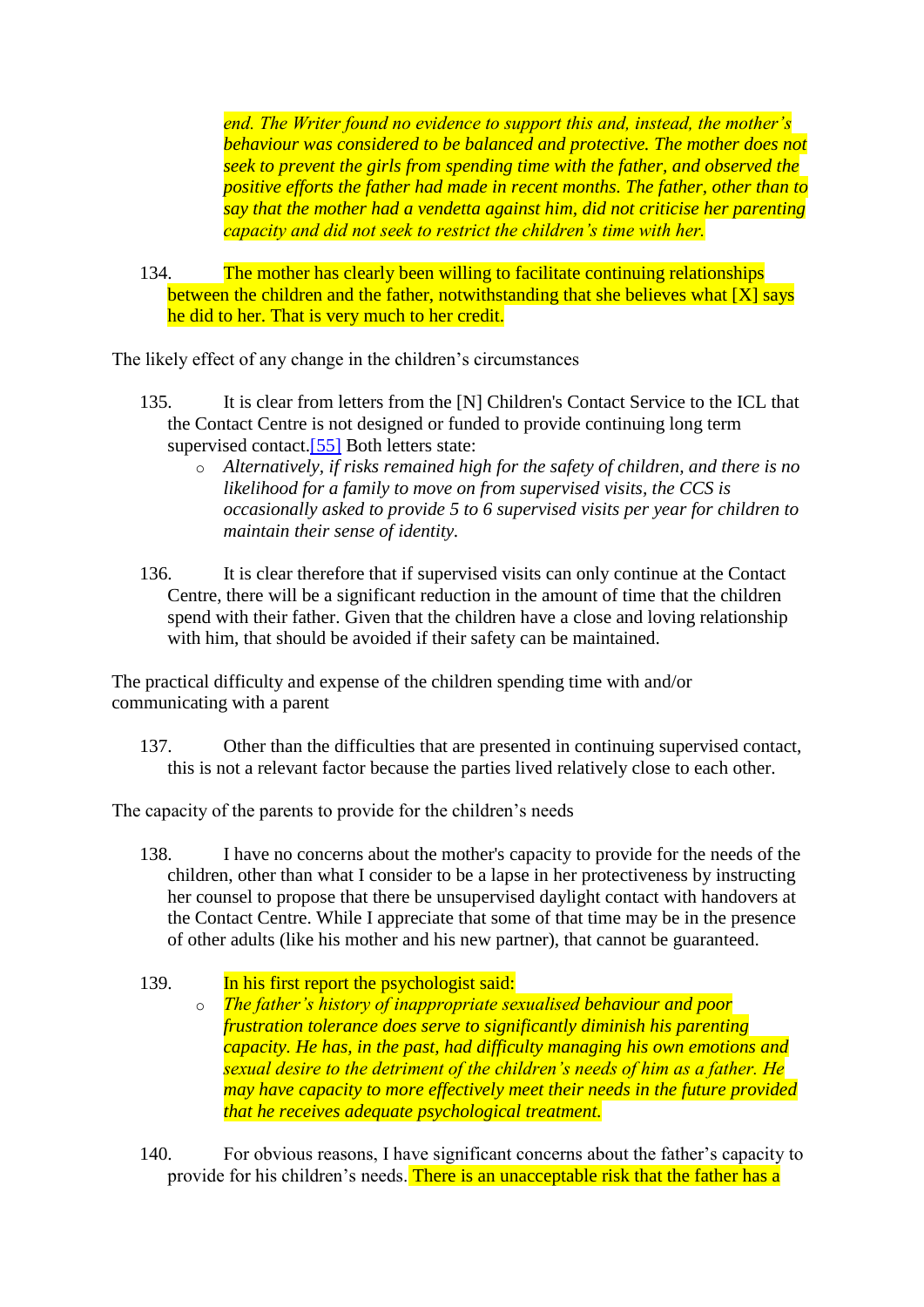disorder that is characterised by sexual activity involving pre-pubescent children and incestuous sexual activity is not excluded. There must therefore be an unacceptable risk that the father may not be able to resist his sexual desires and may put those desires above the need for his children to be protected.

141. Having said that, I have no doubt that both parents are quite capable of otherwise providing for the children's day to day physical and educational needs.

The attitudes of the parents to the children and to parental responsibilities

- 142. Apart from what I said under the heading above in relation to what I see as a lapse in the mother's protectiveness, the mother has generally displayed a very good attitude to the children and to her responsibilities as a parent.
- 143. Given that I accept  $[X]$ 's evidence about what the father did to her when he was *in loco parentis*, I can only have significant doubts about the father's attitude towards his parental responsibilities.

## Any family violence

- 144. The mother alleges that there was family violence from time to time and particularly about the time that the parties separated. Although the father denied it, in cross examination he conceded that the fights between himself and the mother became physical at times and there was some pushing and shoving. Further, he conceded that the children would have seen it, although he said that it would have been rare.
- 145. There was an occasion between the second day of the hearing and the resumption some time later that the mother attended at the father's home and assaulted him during an altercation.
- 146. [X] alleges that the father assaulted her on the way to school on numerous occasions but he only concedes that he slapped her on one occasion.
- 147. Having heard the evidence at length, I agree with the psychologist that the father minimises his involvement.

Whether it is preferable to make an order that is least likely to lead to further litigation in relation to the children

- 148. In his first report, the psychologist recommended that there be supervised contact between the father and the children for a period of twelve months, following which there should be a review by the ICL. At the start of the hearing the mother appeared to adopt that position. Clearly, that would mean that I should make only interim orders at this time.
- 149. I do not agree. This litigation has been ongoing for a considerable period of time and the parties and the children need some finality. I therefore propose to make final orders, which I will detail below.

# **Should there be equal shared parental responsibility?**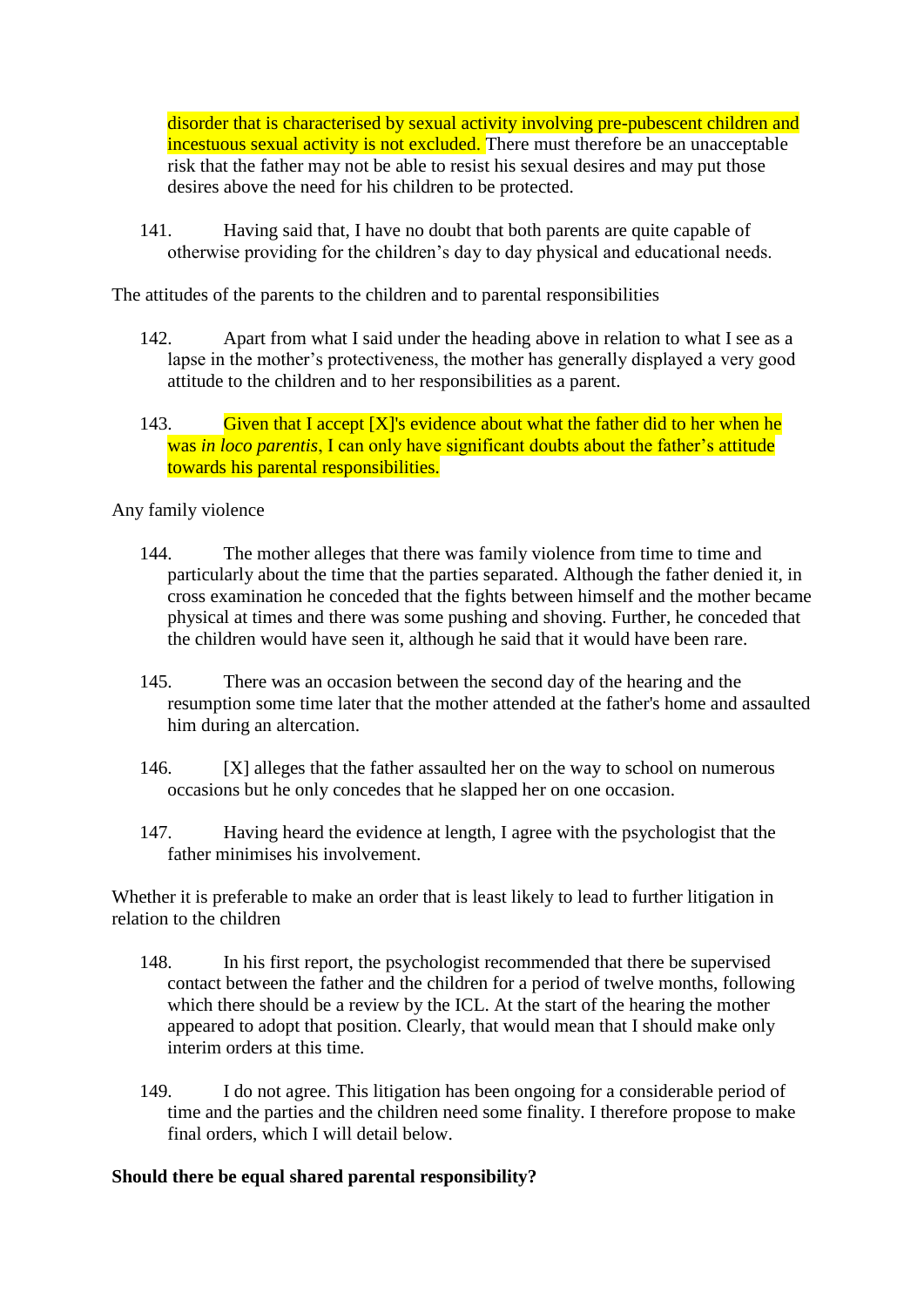- 150. In my opinion, the answer to this question is clearly "*No*".
- 151. It is clear that the presumption in section 61DA does not apply in this case because I accept that the father has abused [X] at a time when she was a member of the family. Consequently, I should only make an order for equal shared parental responsibility if I consider it to be in the children's best interests. Frankly, I do not consider it in the best interests of these children for the father to share parental responsibility. In this regard, I do not need to repeat what I have said above about the father's attitude to parental responsibility and his capacity to provide for the children's needs.
- 152. Consequently, I will make an order that provides for the mother to have sole parental responsibility. However, the mother must keep the father informed in relation to important matters pertaining to the welfare of the children, particularly in relation to health and education.

# **With whom should the children live?**

153. It is obvious from all of the foregoing that the children should live with their mother.

## **What time should the children spend with their father?**

- 154. Clearly, this question encompasses not only how much time the children should spend with their father but also the conditions under which that should occur. In relation to the latter, I have already indicated that the father's time with the children should only be in the presence of a responsible adult. Clearly, that would include the staff of the Contact Centre, but I have set out above the limitations that visits there will impose. In my view, these children need much more time with their father than the Contact Centre is prepared to offer. Consequently, another responsible adult is required.
- 155. The father's own mother swore an affidavit and gave oral evidence on his behalf. In her affidavit she said the following[:\[56\]](http://www.austlii.edu.au/cgi-bin/viewdoc/au/cases/cth/FMCAfam/2010/55.html?context=1;query=rivas;mask_path=au/cases/cth/FMCAfam#fn56)
	- o *The applicant's solicitor has asked me to consider acting as a supervisor of my son's behaviour when the children spend time with him. The applicant's solicitor has explained to me that he will ask the Court to make an order authorising me to act as a supervisor and that he will ask the Court to seek my personal assurance or undertaking that I will carry out the task of supervision responsibly and in a way that makes the children absolutely safe.*
- 156. In her affidavit his mother indicated her willingness to act as a supervisor and to give an appropriate undertaking to the court, noting that "*giving an undertaking is similar to being a party to a Court Order and that if I broke the promises in the undertaking I could be subject to penalties imposed by the Court including a fine or imprisonment*"[.\[57\]](http://www.austlii.edu.au/cgi-bin/viewdoc/au/cases/cth/FMCAfam/2010/55.html?context=1;query=rivas;mask_path=au/cases/cth/FMCAfam#fn57)
- 157. In *B and B[,\[58\]](http://www.austlii.edu.au/cgi-bin/viewdoc/au/cases/cth/FMCAfam/2010/55.html?context=1;query=rivas;mask_path=au/cases/cth/FMCAfam#fn58)* Fogarty, Baker and Purvis JJ said[:\[59\]](http://www.austlii.edu.au/cgi-bin/viewdoc/au/cases/cth/FMCAfam/2010/55.html?context=1;query=rivas;mask_path=au/cases/cth/FMCAfam#fn59)
	- o *Both social science literature and experience demonstrate that it is generally inappropriate to have friends or relatives of the access parent as supervisors*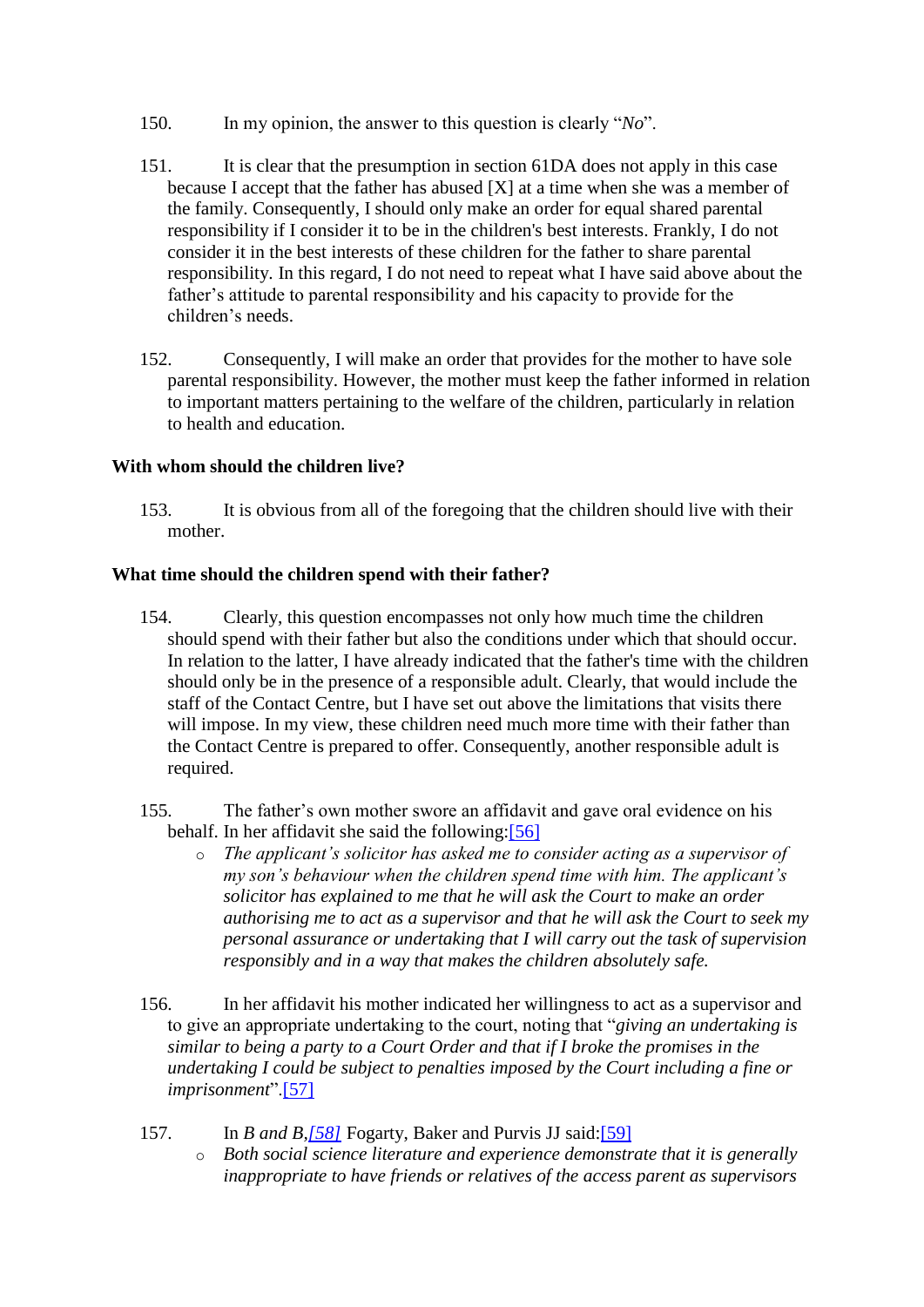*of access where any risk of harm to the children exists. (See, for example, Beverly James and Claudia Gibson, ``Supervising Visits between Parent and Child'' , Family and Conciliation Courts Review , Volume 29 No. 1 January 1991, 73; William F Hodges, Interventions for Children of Divorce: Custody, Access and Psychotherapy (2nd ed) 1991; Wyatt and Powell, Lasting Effects of Child Sexual Abuse (1988); and Patton, Family Sexual Abuse: Front Line Research and Evaluation (1991).) Family and friends are not neutral but will usually, as is the case here, have an opinion as to whether any harm has occurred or whether any risk exists. They may therefore believe that close monitoring of the children is unnecessary. In a practical sense they cannot always be present and may fail to respond protectively to complaints of abuse or distress by the children. Supervisors must be available to the children for safety and support and be prepared to intervene on the children's behalf if an issue of protection arises during the visit. It is, in our opinion, unrealistic to expect a supervisor to undertake those responsibilities on a regular weekly or fortnightly basis for an indefinite period.* 

o *For the above reasons it is in most cases undesirable for friends or family of the access parent to supervise children during access periods in circumstances where either abuse has been found to have occurred or there is an unacceptable risk of abuse occurring.*

158. Clearly, having visits supervised by a close relative should be the exception rather than the rule. However, I note that the father's mother also said that following in her affidavit[:\[60\]](http://www.austlii.edu.au/cgi-bin/viewdoc/au/cases/cth/FMCAfam/2010/55.html?context=1;query=rivas;mask_path=au/cases/cth/FMCAfam#fn60)

o *I am a Christian. I have been a practising Catholic all my life. I attend Church more than once weekly .... The concept of a father or anyone abusing a child (including my son) is abhorrent to me.*

## 159. She went on to say[:\[61\]](http://www.austlii.edu.au/cgi-bin/viewdoc/au/cases/cth/FMCAfam/2010/55.html?context=1;query=rivas;mask_path=au/cases/cth/FMCAfam#fn61)

- o *I do love my son but I also love my grandchildren and if I was in a situation where those two affections came into conflict because my son was placing the safety of my grandchildren in jeopardy, I would have no hesitation in reporting my son's conduct to both the Independent Children's Lawyer and the Police. I would also immediately stop any time that my son was spending with children ...*
- 160. Further, the father's mother was cross-examined and I found her to be an impressive and forthright witness, who meant every word that she said. I am therefore of the view that this is one of those exceptional cases where the father should be permitted to spend time with the children, provided that it is in the presence of his mother.
- 161. In those circumstances, the father's mother will need to provide an undertaking to the Court (in terms to be approved) prior to contact commencing. The undertaking will need to include terms that:
	- o she will not leave the children alone with the father at any time;
	- o she will immediately intervene to terminate the children's time with the father if she has any serious concerns at any time about the father's behaviour towards the children; and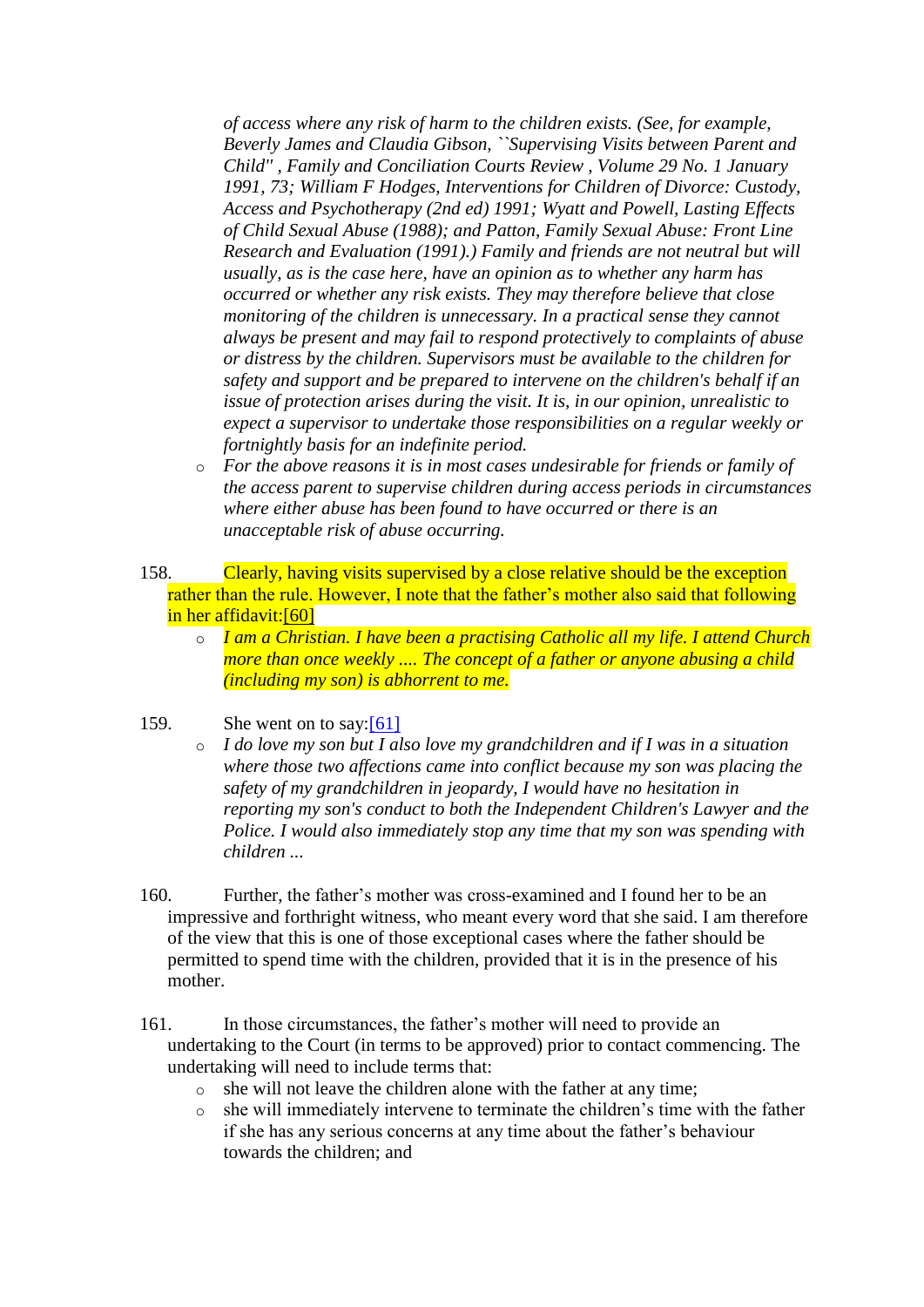- o she will also make immediate arrangements for the return of the children to the mother.
- 162. Having determined that the father's contact with the children should be in the presence of his mother, it remains for me to determine how much time he should spend with them. In this regard, I am heartened by the evidence that following the adjournment at the end of the second day of the hearing the parties were able to arrange some contact without the need to involve their lawyers. Further, I note that the mother has been willing to deliver the children to the paternal grandmother's home for Christmas contact. Consequently, I am confident that the mother will facilitate such contact between the children and the father as is in their best interests. As a result, an order that the children spend such time with the father as may be agreed will suffice (provided, of course, that it is in the presence of the paternal grandmother).
- 163. There should also be telephone contact between the children and their father at reasonable times, but if the parties are unable to agree upon the days and times, I am of the view that it is reasonable for such communication by telephone to be limited to no more than two phone calls per week. However, I am confident that the mother will not place any unreasonable restrictions upon telephone communication between the father and the children.

**I certify that the preceding one hundred and sixty-three (163) paragraphs are a true copy of the reasons for judgment of Roberts FM**

Associate:

Date:

[\[1\]](http://www.austlii.edu.au/cgi-bin/viewdoc/au/cases/cth/FMCAfam/2010/55.html?context=1;query=rivas;mask_path=au/cases/cth/FMCAfam#fnB1) *Mills & Watson* [\[2008\] FMCAfam 2](http://www.austlii.edu.au/cgi-bin/viewdoc/au/cases/cth/FMCAfam/2008/2.html)

[\[2\]](http://www.austlii.edu.au/cgi-bin/viewdoc/au/cases/cth/FMCAfam/2010/55.html?context=1;query=rivas;mask_path=au/cases/cth/FMCAfam#fnB2) [\(2008\) FamCAFC 143;](http://www.austlii.edu.au/cgi-bin/viewdoc/au/cases/cth/FamCAFC/2008/143.html) [\(2008\) FLC 93-382,](http://www.austlii.edu.au/cgi-bin/LawCite?cit=%282008%29%20FLC%2093%2d382) Finn, Boland & Thackray JJ on 19 August 2008

[\[3\]](http://www.austlii.edu.au/cgi-bin/viewdoc/au/cases/cth/FMCAfam/2010/55.html?context=1;query=rivas;mask_path=au/cases/cth/FMCAfam#fnB3) [\(2008\) FLC 93-377,](http://www.austlii.edu.au/cgi-bin/LawCite?cit=%282008%29%20FLC%2093%2d377) Warnick, Boland and Thackray JJ on 15 September 2008

[\[4\]](http://www.austlii.edu.au/cgi-bin/viewdoc/au/cases/cth/FMCAfam/2010/55.html?context=1;query=rivas;mask_path=au/cases/cth/FMCAfam#fnB4) Exhibit "ICL6"

[\[5\]](http://www.austlii.edu.au/cgi-bin/viewdoc/au/cases/cth/FMCAfam/2010/55.html?context=1;query=rivas;mask_path=au/cases/cth/FMCAfam#fnB5) Section 60CA

[\[6\]](http://www.austlii.edu.au/cgi-bin/viewdoc/au/cases/cth/FMCAfam/2010/55.html?context=1;query=rivas;mask_path=au/cases/cth/FMCAfam#fnB6) See subsection  $60B(1)$ 

[\[7\]](http://www.austlii.edu.au/cgi-bin/viewdoc/au/cases/cth/FMCAfam/2010/55.html?context=1;query=rivas;mask_path=au/cases/cth/FMCAfam#fnB7) See subsection 60B(2)

[\[8\]](http://www.austlii.edu.au/cgi-bin/viewdoc/au/cases/cth/FMCAfam/2010/55.html?context=1;query=rivas;mask_path=au/cases/cth/FMCAfam#fnB8) Subsection 60CC(2)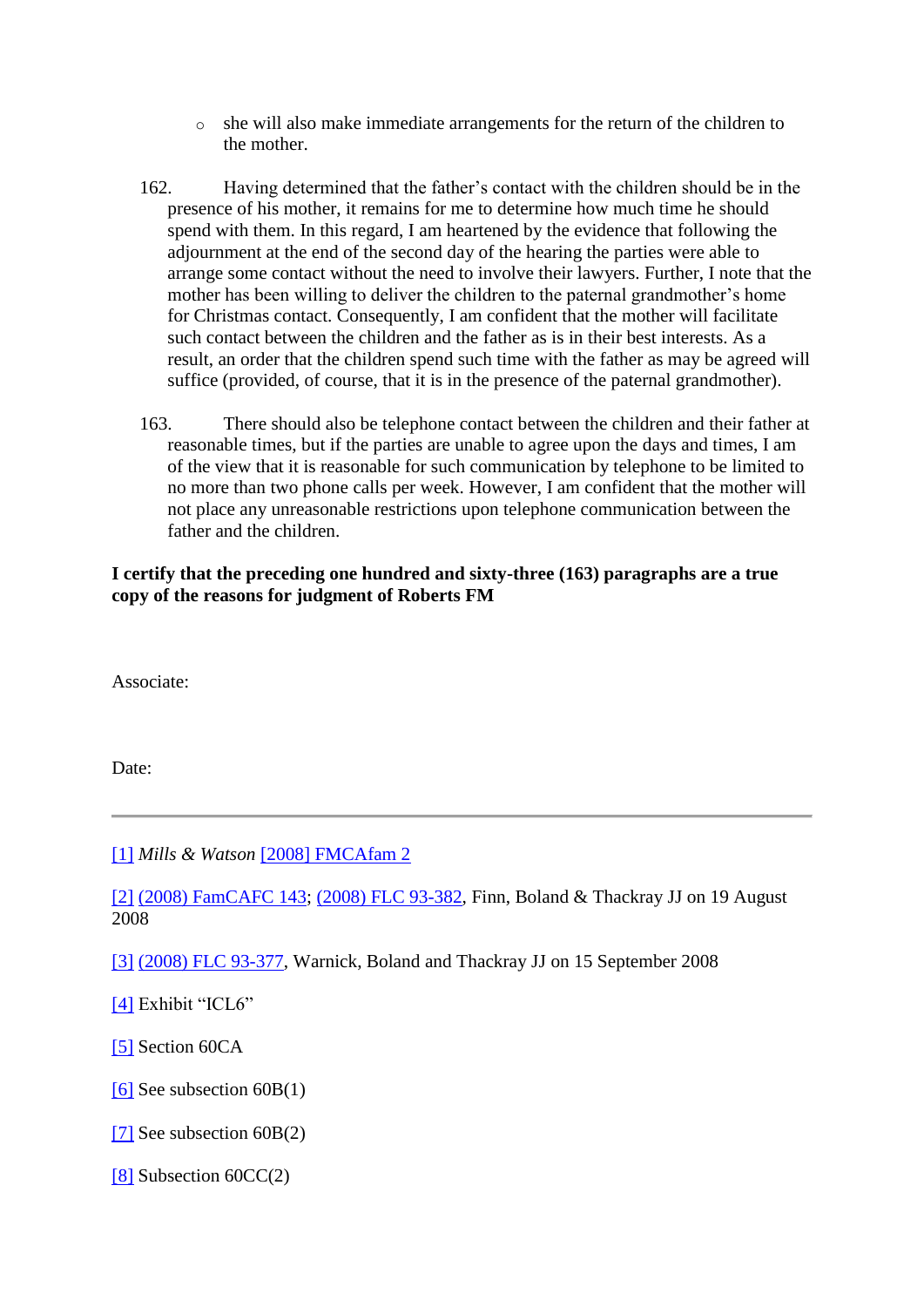[\[9\]](http://www.austlii.edu.au/cgi-bin/viewdoc/au/cases/cth/FMCAfam/2010/55.html?context=1;query=rivas;mask_path=au/cases/cth/FMCAfam#fnB9) Subsection 60CC(3)

[\[10\]](http://www.austlii.edu.au/cgi-bin/viewdoc/au/cases/cth/FMCAfam/2010/55.html?context=1;query=rivas;mask_path=au/cases/cth/FMCAfam#fnB10) [\(2009\) FLC 93-404](http://www.austlii.edu.au/cgi-bin/LawCite?cit=%282009%29%20FLC%2093%2d404)

[\[11\]](http://www.austlii.edu.au/cgi-bin/viewdoc/au/cases/cth/FMCAfam/2010/55.html?context=1;query=rivas;mask_path=au/cases/cth/FMCAfam#fnB11) Section 61DA

- [\[12\]](http://www.austlii.edu.au/cgi-bin/viewdoc/au/cases/cth/FMCAfam/2010/55.html?context=1;query=rivas;mask_path=au/cases/cth/FMCAfam#fnB12) Subsection 61DA(4)
- [\[13\]](http://www.austlii.edu.au/cgi-bin/viewdoc/au/cases/cth/FMCAfam/2010/55.html?context=1;query=rivas;mask_path=au/cases/cth/FMCAfam#fnB13) Subsection 65DAA(1)
- $[14]$  See subsections 65DAA(2) and (3)
- [\[15\]](http://www.austlii.edu.au/cgi-bin/viewdoc/au/cases/cth/FMCAfam/2010/55.html?context=1;query=rivas;mask_path=au/cases/cth/FMCAfam#fnB15) [\[2005\] FamCA 458;](http://www.austlii.edu.au/cgi-bin/viewdoc/au/cases/cth/FamCA/2005/458.html) [\(2005\) FLC 93-224](http://www.austlii.edu.au/cgi-bin/LawCite?cit=%282005%29%20FLC%2093%2d224)

[\[16\]](http://www.austlii.edu.au/cgi-bin/viewdoc/au/cases/cth/FMCAfam/2010/55.html?context=1;query=rivas;mask_path=au/cases/cth/FMCAfam#fnB16) See *In the marriage of B and B [Suspension of access]* [\(1988\) FLC 91-978](http://www.austlii.edu.au/cgi-bin/LawCite?cit=%281988%29%20FLC%2091%2d978)

[\[17\]](http://www.austlii.edu.au/cgi-bin/viewdoc/au/cases/cth/FMCAfam/2010/55.html?context=1;query=rivas;mask_path=au/cases/cth/FMCAfam#fnB17) [\[1938\] HCA 34;](http://www.austlii.edu.au/cgi-bin/viewdoc/au/cases/cth/HCA/1938/34.html) [\(1938\) 60 C.L.R. 336](http://www.austlii.edu.au/cgi-bin/LawCite?cit=%281938%29%2060%20CLR%20336)

[\[18\]](http://www.austlii.edu.au/cgi-bin/viewdoc/au/cases/cth/FMCAfam/2010/55.html?context=1;query=rivas;mask_path=au/cases/cth/FMCAfam#fnB18) [\[1988\] HCA 68;](http://www.austlii.edu.au/cgi-bin/viewdoc/au/cases/cth/HCA/1988/68.html) [\(1988\) FLC 91-979](http://www.austlii.edu.au/cgi-bin/LawCite?cit=%281988%29%20FLC%2091%2d979) at page 77,081

[\[19\]](http://www.austlii.edu.au/cgi-bin/viewdoc/au/cases/cth/FMCAfam/2010/55.html?context=1;query=rivas;mask_path=au/cases/cth/FMCAfam#fnB19) [\[2007\] FamCA 1273;](http://www.austlii.edu.au/cgi-bin/viewdoc/au/cases/cth/FamCA/2007/1273.html) [\(2007\) FLC 93-347](http://www.austlii.edu.au/cgi-bin/LawCite?cit=%282007%29%20FLC%2093%2d347)

- [\[20\]](http://www.austlii.edu.au/cgi-bin/viewdoc/au/cases/cth/FMCAfam/2010/55.html?context=1;query=rivas;mask_path=au/cases/cth/FMCAfam#fnB20) Commencing at paragraph 3
- [\[21\]](http://www.austlii.edu.au/cgi-bin/viewdoc/au/cases/cth/FMCAfam/2010/55.html?context=1;query=rivas;mask_path=au/cases/cth/FMCAfam#fnB21) Paragraph 31 of [X]'s first affidavit.
- [\[22\]](http://www.austlii.edu.au/cgi-bin/viewdoc/au/cases/cth/FMCAfam/2010/55.html?context=1;query=rivas;mask_path=au/cases/cth/FMCAfam#fnB22) Paragraph 41 of the psychologist's first report.
- [\[23\]](http://www.austlii.edu.au/cgi-bin/viewdoc/au/cases/cth/FMCAfam/2010/55.html?context=1;query=rivas;mask_path=au/cases/cth/FMCAfam#fnB23) For example see page 45, line 43 of the transcript for 9 July 2009.
- [\[24\]](http://www.austlii.edu.au/cgi-bin/viewdoc/au/cases/cth/FMCAfam/2010/55.html?context=1;query=rivas;mask_path=au/cases/cth/FMCAfam#fnB24) Transcript for 9 July 2009, page 58, commencing at line 4
- [\[25\]](http://www.austlii.edu.au/cgi-bin/viewdoc/au/cases/cth/FMCAfam/2010/55.html?context=1;query=rivas;mask_path=au/cases/cth/FMCAfam#fnB25) Transcript for 16 July 2009, page 337, commencing at line 9
- [\[26\]](http://www.austlii.edu.au/cgi-bin/viewdoc/au/cases/cth/FMCAfam/2010/55.html?context=1;query=rivas;mask_path=au/cases/cth/FMCAfam#fnB26) Paragraph 13
- [\[27\]](http://www.austlii.edu.au/cgi-bin/viewdoc/au/cases/cth/FMCAfam/2010/55.html?context=1;query=rivas;mask_path=au/cases/cth/FMCAfam#fnB27) Transcript for 10 July 2009, page 116, line 19.
- [\[28\]](http://www.austlii.edu.au/cgi-bin/viewdoc/au/cases/cth/FMCAfam/2010/55.html?context=1;query=rivas;mask_path=au/cases/cth/FMCAfam#fnB28) Transcript for 10 July 2009, page 119, commencing at line 16
- [\[29\]](http://www.austlii.edu.au/cgi-bin/viewdoc/au/cases/cth/FMCAfam/2010/55.html?context=1;query=rivas;mask_path=au/cases/cth/FMCAfam#fnB29) Transcript for 10 July 2009, page 122, commencing at line 10.
- [\[30\]](http://www.austlii.edu.au/cgi-bin/viewdoc/au/cases/cth/FMCAfam/2010/55.html?context=1;query=rivas;mask_path=au/cases/cth/FMCAfam#fnB30) Transcript for 16 July 2009, page 326, line 46
- [\[31\]](http://www.austlii.edu.au/cgi-bin/viewdoc/au/cases/cth/FMCAfam/2010/55.html?context=1;query=rivas;mask_path=au/cases/cth/FMCAfam#fnB31) Transcript for 16 July 2009, page 327, commencing at line 5.
- [\[32\]](http://www.austlii.edu.au/cgi-bin/viewdoc/au/cases/cth/FMCAfam/2010/55.html?context=1;query=rivas;mask_path=au/cases/cth/FMCAfam#fnB32) Paragraph 3(m) of her first affidavit.
- [\[33\]](http://www.austlii.edu.au/cgi-bin/viewdoc/au/cases/cth/FMCAfam/2010/55.html?context=1;query=rivas;mask_path=au/cases/cth/FMCAfam#fnB33) Paragraph 24 of the psychologist's first report.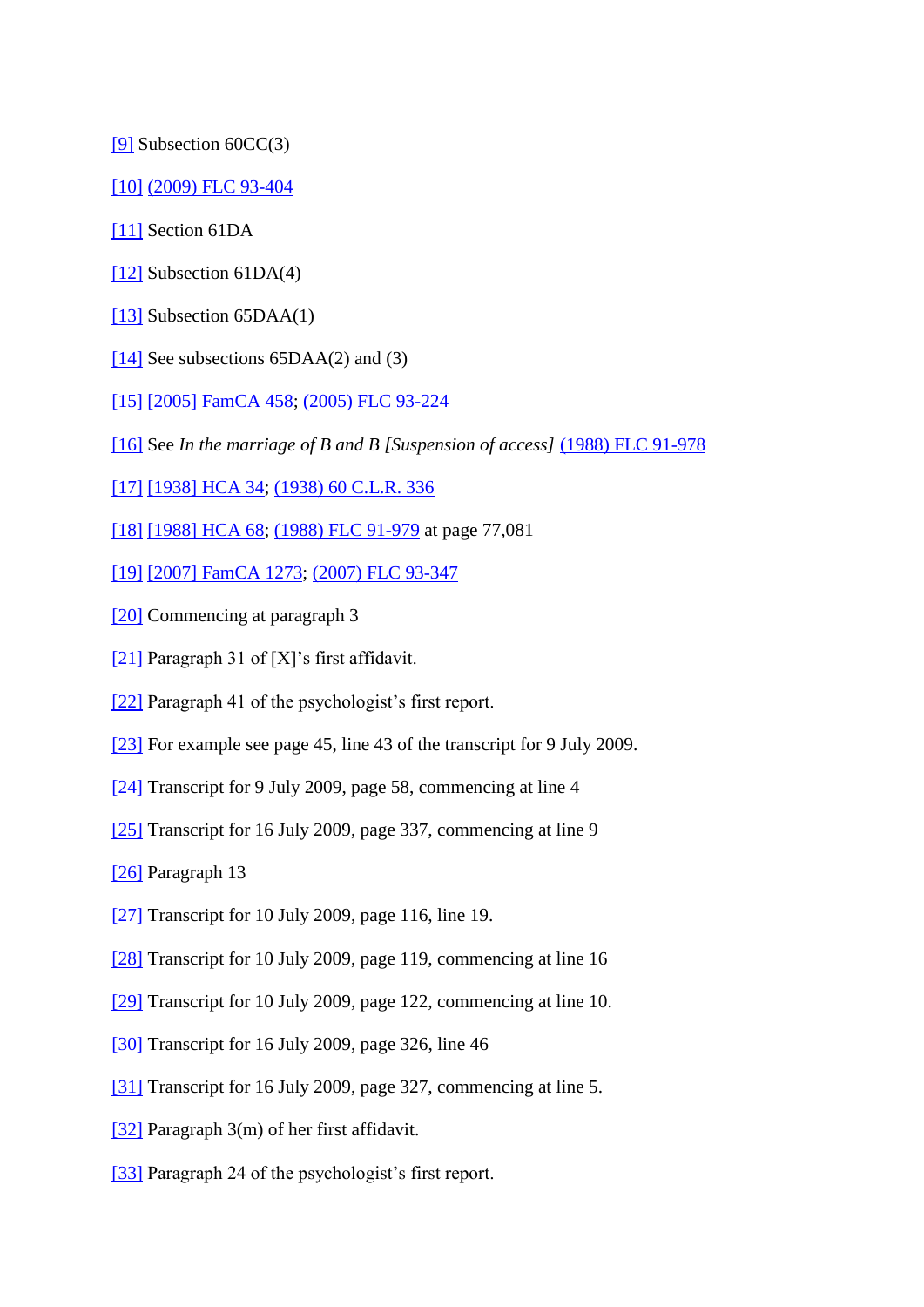- [\[34\]](http://www.austlii.edu.au/cgi-bin/viewdoc/au/cases/cth/FMCAfam/2010/55.html?context=1;query=rivas;mask_path=au/cases/cth/FMCAfam#fnB34) Paragraph 40 of the psychologist's first report.
- [\[35\]](http://www.austlii.edu.au/cgi-bin/viewdoc/au/cases/cth/FMCAfam/2010/55.html?context=1;query=rivas;mask_path=au/cases/cth/FMCAfam#fnB35) Transcript of 9 July 2009 at line 13.
- [\[36\]](http://www.austlii.edu.au/cgi-bin/viewdoc/au/cases/cth/FMCAfam/2010/55.html?context=1;query=rivas;mask_path=au/cases/cth/FMCAfam#fnB36) At paragraph 60.
- [\[37\]](http://www.austlii.edu.au/cgi-bin/viewdoc/au/cases/cth/FMCAfam/2010/55.html?context=1;query=rivas;mask_path=au/cases/cth/FMCAfam#fnB37) *Lindsey and Lindsey* [\[1995\] FamCA 117;](http://www.austlii.edu.au/cgi-bin/viewdoc/au/cases/cth/FamCA/1995/117.html) [\(1995\) FLC 92-638](http://www.austlii.edu.au/cgi-bin/LawCite?cit=%281995%29%20FLC%2092%2d638)
- [\[38\]](http://www.austlii.edu.au/cgi-bin/viewdoc/au/cases/cth/FMCAfam/2010/55.html?context=1;query=rivas;mask_path=au/cases/cth/FMCAfam#fnB38) [\[1938\] HCA 34;](http://www.austlii.edu.au/cgi-bin/viewdoc/au/cases/cth/HCA/1938/34.html) [\(1938\) 60 C.L.R. 336](http://www.austlii.edu.au/cgi-bin/LawCite?cit=%281938%29%2060%20CLR%20336)
- [\[39\]](http://www.austlii.edu.au/cgi-bin/viewdoc/au/cases/cth/FMCAfam/2010/55.html?context=1;query=rivas;mask_path=au/cases/cth/FMCAfam#fnB39) *Reifek v McElroy* [\[1965\] HCA 46;](http://www.austlii.edu.au/cgi-bin/viewdoc/au/cases/cth/HCA/1965/46.html) [\(1965\) 112 CLR 517](http://www.austlii.edu.au/cgi-bin/LawCite?cit=%281965%29%20112%20CLR%20517)
- [\[40\]](http://www.austlii.edu.au/cgi-bin/viewdoc/au/cases/cth/FMCAfam/2010/55.html?context=1;query=rivas;mask_path=au/cases/cth/FMCAfam#fnB40) *Helton v Allen* [\[1940\] HCA 20;](http://www.austlii.edu.au/cgi-bin/viewdoc/au/cases/cth/HCA/1940/20.html) [\(1940\) 63 CLR 691](http://www.austlii.edu.au/cgi-bin/LawCite?cit=%281940%29%2063%20CLR%20691)
- [\[41\]](http://www.austlii.edu.au/cgi-bin/viewdoc/au/cases/cth/FMCAfam/2010/55.html?context=1;query=rivas;mask_path=au/cases/cth/FMCAfam#fnB41) *Briginshaw* at p.361
- [\[42\]](http://www.austlii.edu.au/cgi-bin/viewdoc/au/cases/cth/FMCAfam/2010/55.html?context=1;query=rivas;mask_path=au/cases/cth/FMCAfam#fnB42) Pararaph  $11(n)$ , (o) and (p)
- [\[43\]](http://www.austlii.edu.au/cgi-bin/viewdoc/au/cases/cth/FMCAfam/2010/55.html?context=1;query=rivas;mask_path=au/cases/cth/FMCAfam#fnB43) Paragraph 61 of the psychologist's first report.
- [\[44\]](http://www.austlii.edu.au/cgi-bin/viewdoc/au/cases/cth/FMCAfam/2010/55.html?context=1;query=rivas;mask_path=au/cases/cth/FMCAfam#fnB44) Paragraph 62 of the psychologist's first report.
- [\[45\]](http://www.austlii.edu.au/cgi-bin/viewdoc/au/cases/cth/FMCAfam/2010/55.html?context=1;query=rivas;mask_path=au/cases/cth/FMCAfam#fnB45) Paragraphs 3, 4 & 5 of [X]'s second affidavit.
- [\[46\]](http://www.austlii.edu.au/cgi-bin/viewdoc/au/cases/cth/FMCAfam/2010/55.html?context=1;query=rivas;mask_path=au/cases/cth/FMCAfam#fnB46) Paragraph 9 of [X]'s second affidavit.
- [\[47\]](http://www.austlii.edu.au/cgi-bin/viewdoc/au/cases/cth/FMCAfam/2010/55.html?context=1;query=rivas;mask_path=au/cases/cth/FMCAfam#fnB47) Paragraphs 6 -9 of the psychologist's second report.
- [\[48\]](http://www.austlii.edu.au/cgi-bin/viewdoc/au/cases/cth/FMCAfam/2010/55.html?context=1;query=rivas;mask_path=au/cases/cth/FMCAfam#fnB48) Paragraphs 10 & 11 of the psychologist's second report.
- [\[49\]](http://www.austlii.edu.au/cgi-bin/viewdoc/au/cases/cth/FMCAfam/2010/55.html?context=1;query=rivas;mask_path=au/cases/cth/FMCAfam#fnB49) Paragraph 12 of the psychologist's second report.
- [\[50\]](http://www.austlii.edu.au/cgi-bin/viewdoc/au/cases/cth/FMCAfam/2010/55.html?context=1;query=rivas;mask_path=au/cases/cth/FMCAfam#fnB50) Order 1(c) of the Orders of 30 June 2009
- [\[51\]](http://www.austlii.edu.au/cgi-bin/viewdoc/au/cases/cth/FMCAfam/2010/55.html?context=1;query=rivas;mask_path=au/cases/cth/FMCAfam#fnB51) Exhibit "F5"
- [\[52\]](http://www.austlii.edu.au/cgi-bin/viewdoc/au/cases/cth/FMCAfam/2010/55.html?context=1;query=rivas;mask_path=au/cases/cth/FMCAfam#fnB52) Paragraph 62 of his affidavit.
- [\[53\]](http://www.austlii.edu.au/cgi-bin/viewdoc/au/cases/cth/FMCAfam/2010/55.html?context=1;query=rivas;mask_path=au/cases/cth/FMCAfam#fnB53) See paragraph 87 above
- [\[54\]](http://www.austlii.edu.au/cgi-bin/viewdoc/au/cases/cth/FMCAfam/2010/55.html?context=1;query=rivas;mask_path=au/cases/cth/FMCAfam#fnB54) Paragraph 52 of these psychologist's first report.
- [\[55\]](http://www.austlii.edu.au/cgi-bin/viewdoc/au/cases/cth/FMCAfam/2010/55.html?context=1;query=rivas;mask_path=au/cases/cth/FMCAfam#fnB55) Exhibits "ICL1" and "ICL10"
- [\[56\]](http://www.austlii.edu.au/cgi-bin/viewdoc/au/cases/cth/FMCAfam/2010/55.html?context=1;query=rivas;mask_path=au/cases/cth/FMCAfam#fnB56) Paragraph 8
- [\[57\]](http://www.austlii.edu.au/cgi-bin/viewdoc/au/cases/cth/FMCAfam/2010/55.html?context=1;query=rivas;mask_path=au/cases/cth/FMCAfam#fnB57) Paragraph 10
- [\[58\]](http://www.austlii.edu.au/cgi-bin/viewdoc/au/cases/cth/FMCAfam/2010/55.html?context=1;query=rivas;mask_path=au/cases/cth/FMCAfam#fnB58) [\(1993\) FLC 92-357](http://www.austlii.edu.au/cgi-bin/LawCite?cit=%281993%29%20FLC%2092%2d357)